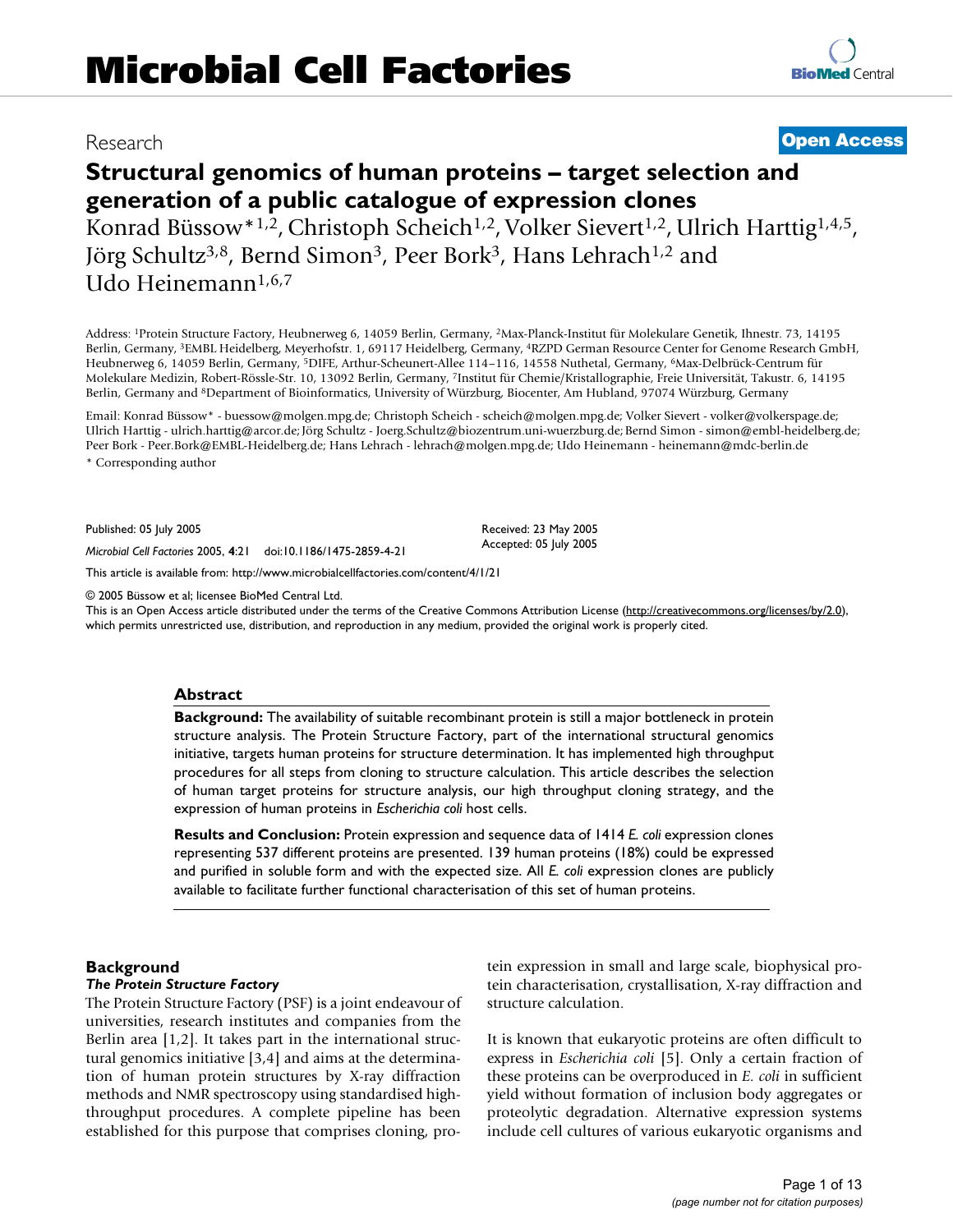

**Figure 1 Vector maps.** Vector maps of pQStrep2, pQTEV and pSE111

cell-free, *in vitro* protein expression. These systems have been greatly improved since 1999, when the PSF project was initiated. In the meantime, *E. coli* [5-7] and wheat germ [8]*in vitro* protein synthesis is routinely used by structural genomics projects. At the PSF, yeast expression hosts, *Saccharomyces cerevisiae* and *Pichia pastoris*, were successfully established as alternative systems to *E. coli*, as described in detail previously [9-11]. We will focus here on the results obtained with the *E. coli* expression system.

#### **E. coli** *strains and vectors*

The T7 RNA polymerase-dependent *E. coli* expression vector system (pET-vectors) is a universal system to generate recombinant protein for structural analysis [12]. pET vectors are usually combined with the *E. coli* B strain BL21 and derivatives that are engineered to carry the T7 RNA polymerase gene. These strains, however, have limitations in cloning and stable propagation of the expression constructs. Expression vectors which are regulated by the *lac* operator are independent of the host strain. Recombination-deficient *E. coli* K-12 strains are suitable for cloning because of their high transformation rates and because they allow for stable propagation of recombinant constructs. The strain SCS1 (Stratagene; *hsd*R17( $\mathbf{r}_{\mathsf{K}}$  m<sub>K</sub>+) *recA1 endA1 gyrA96 thi-1 relA1 supE44*) was found to perform well at the PSF in cloning experiments. It grows relatively fast and allows for robust protein expression.

Affinity tags allow for standardised protein purification procedures. The first vector that was used routinely in the PSF, pQStrep2 (GenBank [AY028642,](http://www.ncbi.nih.gov/entrez/query.fcgi?db=Nucleotide&cmd=search&term=AY028642) Figure 1), is based on pQE-30 (Qiagen) and adds an N-terminal His-tag [13] for metal chelate affinity chromatography (IMAC) and a C-terminal Strep-tag II [14,15] to the expression product. pQStrep2 allows for an efficient two-step affinity purification of the encoded protein, as demonstrated in a study of an SH3 domain [16]. The eluate of the initial IMAC is directly loaded onto a Streptactin column. Thereby, only full-length expression products are purified and degradation products are removed. However, the two tags, which are flexible unfolded peptides, remain on the protein and may interfere with protein crystallisation, although we could show that crystal growth may be possible in their presence even for small proteins [16]. To exclude any negative influence by the affinity tags, another vector, pQTEV (GenBank [AY243506,](http://www.ncbi.nih.gov/entrez/query.fcgi?db=Nucleotide&cmd=search&term=AY243506) Figure 1), was constructed. pQTEV allows for expression of N-terminal His-tag fusion proteins that contain a recognition site of the tobacco etch virus (TEV) protease for proteolytic removal of the tag.

Codon usage has a major influence on protein expression levels in *E. coli* [17], and eukaryotic sequences often contain codons that are rare in *E. coli*. Especially the arginine codons AGA and AGG lead to low protein yield [18]. This can be alleviated by introducing genes for overexpression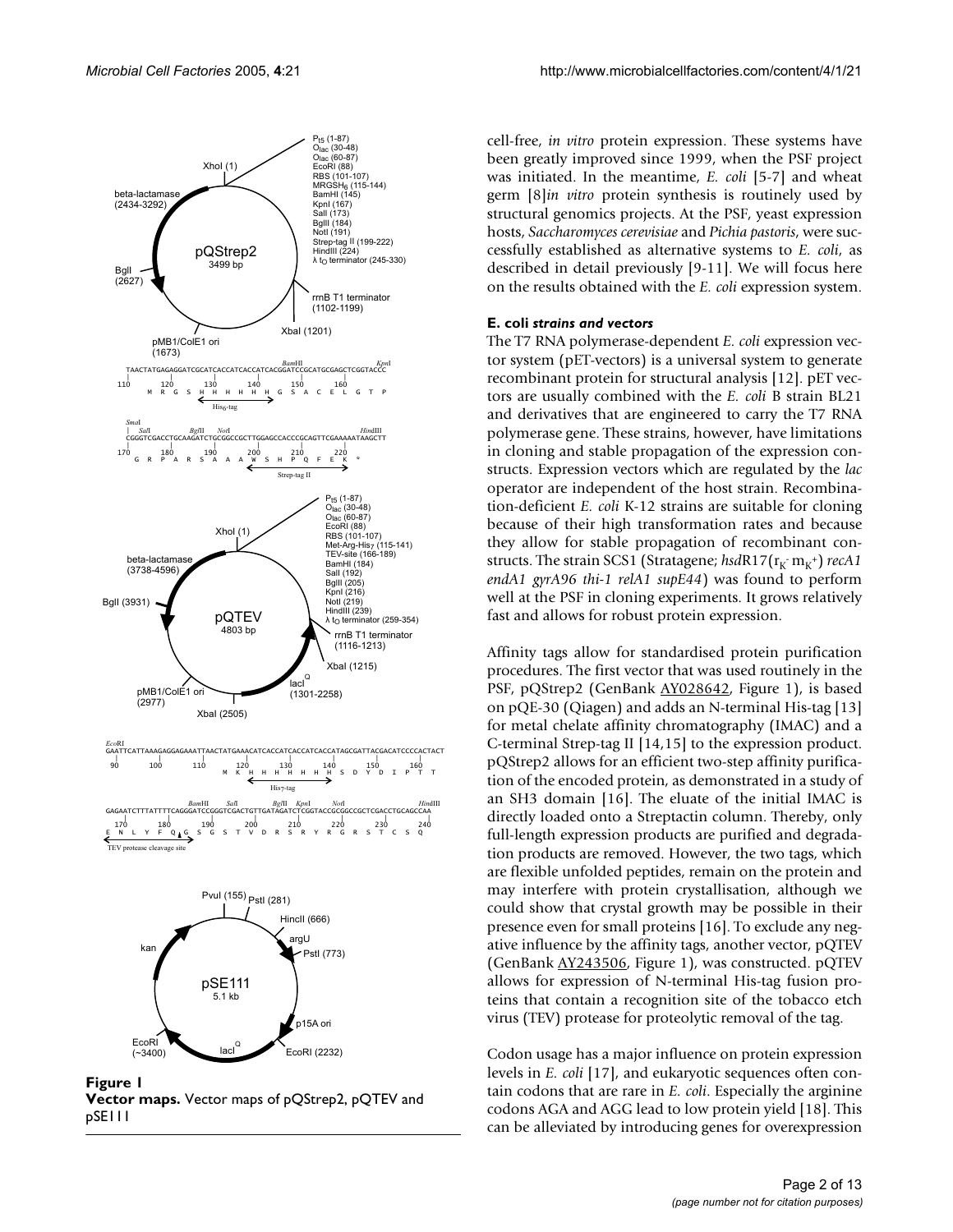of the corresponding tRNAs into the *E. coli* host cells. We have used the plasmid pSE111 (Figure 1) carrying the *argU* gene for this purpose. pSE111 is compatible with pQTEV and other common expression vectors. It carries the *lacI*Q gene for overexpression of the Lac repressor, which is required when using promoters regulated by *lac* operators. pSE111 was used at the PSF in combination with the expression vectors pQStrep2 and pGEX-6P-1. Strains for overexpression of rare tRNAs are available from Invitrogen (BL21 Codon Plus) and Novagen (Rosetta). The Rosetta strain contains the chloramphenicol-resistant pRARE plasmid that supplies tRNAs for the codons AUA, AGG, AGA, CUA, CCC, GGA [19]. This plasmid is used at the PSF in combination with pQTEV and pGEX-6P-2.

The Additional file 1 psfClones.xml lists the vector and helper plasmid for overexpression of rare tRNAs that was used for each individual clone.

#### *Selection of target proteins*

We selected target proteins with higher-than-average chances of successful expression in *E. coli* and crystallisation [1]. Proteins were excluded for which sequence analysis predicted that structure determination would be difficult. Starting from the complete set of known human proteins, potentially difficult target proteins and proteins of known structure were excluded according to the following criteria:

• Membrane proteins are known to be complicated targets for structure determination and were excluded. Membrane proteins were identified with the program TMHMM [20,21].

• Since very large proteins are often difficult to express, the maximal length of target proteins was set to 500 amino acids.

• Protein regions that are unstructured or only partially structured [22] may lead to difficulties during protein expression and purification. Unstructured regions are susceptible to proteolyic attack, and represent an obstacle to protein crystallisation. A large proportion of intrinsically unstructured protein sequences are characterised by sequence stretches of low complexity and tandem repeats [23]. Proteins with low complexity regions of more than 20 amino acids length, detected by the SEG program, or with more than one region were excluded [24,25].

• Coiled-coil proteins were excluded from our target list, since this fold is not novel, and structural analysis of coiled coils requires special attention. Many coiled coil proteins form hetero-complexes with other coiled-coil proteins and cannot be studied without their binding partner. Coiled-coils domains are long, extended structures which can usually only be crystallised as domains, i.e. expression constructs lacking other domains have to be prepared. To identify coiled-coil proteins, the program COILS was used [26-28].

• The cellular localisation of target proteins was assigned with the Meta\_A(nnotator) [29,30]. Target proteins annotated to be localised in the extracellular space, endoplasmic reticulum, Golgi stack, peroxisome or mitochondria were excluded from expression in *E. coli*. Many of these proteins require formation of disulphide bonds for correct folding, but these are generally not formed in the reducing environment of the *E. coli* cytoplasm. Therefore, these proteins were allocated only for extracellular expression by yeast host cells. Proteins with predicted intracellular localisation or which were not assigned with a localisation by Meta\_A(nnotator) were expressed in the cytosol of *E. coli*.

• Potential target proteins were matched to the sequences of proteins with known structure at the Protein Data Bank (PDB) [31]. PSI-BLAST [32] was used to detect even very distinct homologies to PDB entries to rule out proteins with known folds. This filter was later replaced by a less stringent one, which considers the sequence identity and 'coverage' of matches to PDB sequences. The coverage is the length of the sequence match divided by the protein length. According to the less stringent filter, proteins with 60% or more sequence identity over 90% or more of the sequence length were excluded. Thereby target proteins could be included of which only a part, e.g. a single domain, has a known structure.

## **Results**

### *Target lists*

The first target list was generated in 1999, when the PSF project started, from the set of all human proteins known at that time. This set was filtered as described above. PSI-BLAST was used to match potential target proteins to the PDB and to include only proteins of presumably novel folds. To enable high-throughput cloning, we selected target proteins for which full-length cDNA clones were available. In 1999, cDNA clones of the IMAGE consortium represented the main public source of sequenced cDNA clones [33]. However, only partial sequence information existed for these clones – the EST sequences of the dbEST database [34] – and only a small proportion contained complete open reading frames (full-ORF clones). 490 proteins were selected which met the selection criteria, had no match to PDB detected by PSI-BLAST and for which full-ORF IMAGE cDNA clones were available.

In 2003, a second target list was compiled from novel fulllength cDNAs discovered by the German cDNA consortium [35,36]. The same filter criteria as for the first target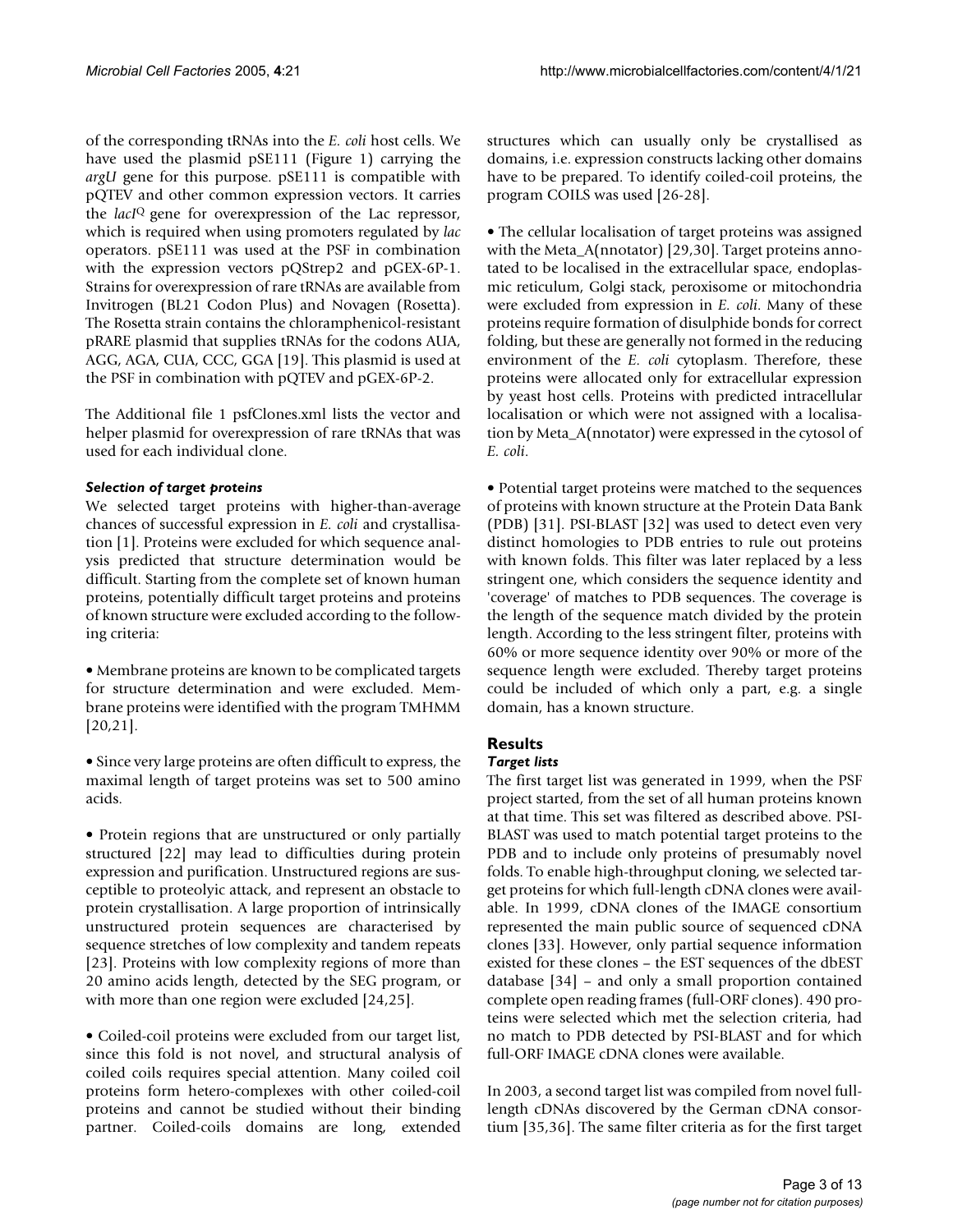| Target list             | Number of targets | Number of successfully<br>cloned cDNA | Number of proteins with<br>soluble expression | Number of structures |
|-------------------------|-------------------|---------------------------------------|-----------------------------------------------|----------------------|
| I – IMAGE clones        | 490               | 264                                   | 54                                            |                      |
| $2 - cDNA \nconsortium$ | 259               | 185                                   | 34                                            |                      |
| $3 - hEx1$ library      | 14 I              | 88                                    | 51                                            |                      |
| all                     | 890               | 537                                   | 39                                            | 8                    |

**Table 1: Origin of template cDNA clones Numbers of targets grouped by type of template cDNA clone**

list were applied, except that cellular localisation was not taken into account. Proteins with a PDB match of 60% or more sequence identity and 90% sequence coverage were excluded, resulting in a target list of 259 proteins.

A third set of target proteins was selected from a human cDNA expression library (hEx1), which was cloned in a bacterial expression vector. This library was screened for expression clones on high density arrays and by highthroughput protein expression and purification experiments [37-40]. This identified 2,700 clones expressing soluble His-tag fusion proteins that could be purified by affinity chromatography [39]. The cDNA inserts of these clones were sequenced and assigned to sequences of the Ensembl database [41]. 141 proteins represented by clones of the expression library where selected as targets for structural analysis [39]. These clones express soluble, full-length proteins, of which the three-dimensional structure was unknown.

The numbers of targets and success rates grouped by the type of target cDNA clone are summarised in Table 1.

#### *Generation and characterisation of expression clones*

We established a common cloning strategy that allows for easy shuttling of cDNA fragments between different *E. coli* and yeast vectors. We adopted a cloning system that adds only a minimal number of extra amino acids to the protein of interest and therefore decided to clone with restriction enzymes instead of using alternative systems, such as Invitrogen's Gateway system or ligation independent cloning [42].

The PSF has been working with more than a thousand target proteins to date. Suitable cDNA clones were selected and subcloned into the *E. coli* expression vectors pQTEV GenBank [AY243506](http://www.ncbi.nih.gov/entrez/query.fcgi?db=Nucleotide&cmd=search&term=AY243506) and pQStrep2 [AY028642](http://www.ncbi.nih.gov/entrez/query.fcgi?db=Nucleotide&cmd=search&term=AY028642)[16]. These vectors provide for an N-terminal His-tag; pQStrep2 also encodes an C-terminal Strep-tag-II. Some proteins have also been expressed as GST fusion proteins using the vectors pGEX-4T2 or pGEX-6P1 (Amersham Biosciences).

Expression of protein coding genes from multiple transformants per target was tested under multiple conditions. Standardisation and automation was introduced to achieve this throughput. Expression clones were characterised by small scale protein synthesis at different temperatures, 37°C, 30°C and 25°C, in 1 ml volumes in deep-96-well microplates. Proteins were purified in parallel by a pipetting robot, as described previously [43]. 10% of the purified protein eluate from a 1 ml culture was analysed by SDS-PAGE. For each protein expression experiment, the size of the expression product was recorded and the amount of protein was classified into four categories: none, weak, moderate and strong expression. This classification is arbitrary to a certain degree, however, we found it sufficient to select suitable clones for protein production scale-up.

1414 clones for 537 target proteins were successfully cloned in *E. coli* expression vectors, with 473, 191 and 94 target proteins corresponding to target lists one (IMAGE clones), two (DKFZ clones) and three (hEx1 clones), respectively. Clones for 139 different target proteins were found to be expressed in soluble form by *E. coli*. Figure [2](#page-4-0) and Table [2](#page-5-0) show the result of small scale expression and purification of these proteins. The yield varied significantly among different target proteins. The Additional file 1 psfClones.xml contains further details on the expression clones, such as vector, strain and helper plasmid for overexpression of rare tRNAs.

Biophysical properties of proteins which could be expressed in soluble form in *E. coli* were compared against all tested proteins. We found no significant correlation between expression success and either protein length or mean net charge (data not shown). However, when analysing the mean hydrophobicity, we found that hydrophobic proteins are less likely to be expressed in soluble form. Only one of 139 well expressed proteins has a mean hydrophobicity of more than 0.2, while 8% of the other proteins are above this value. This group of proteins does not contain transmembrane helices according to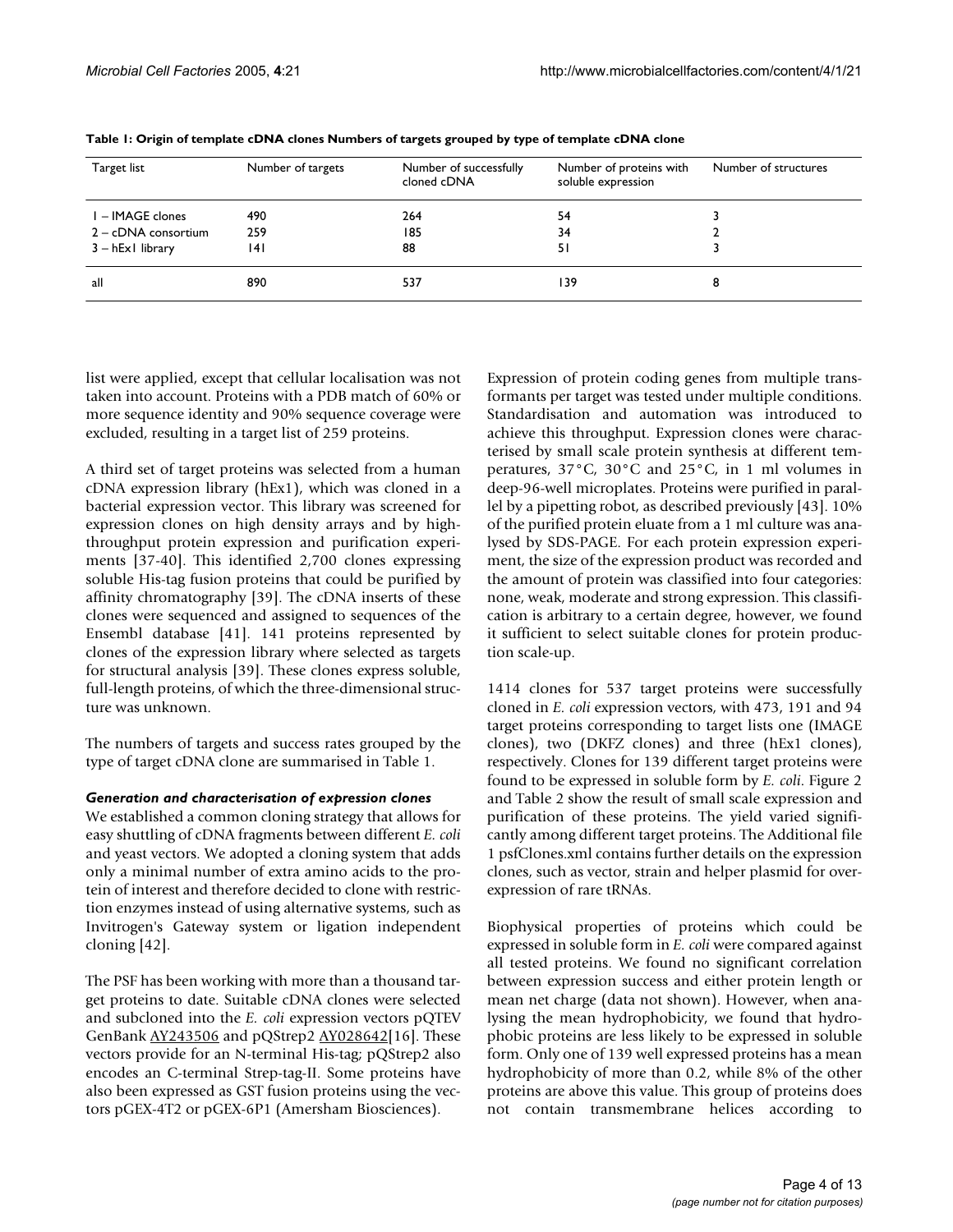<span id="page-4-0"></span>

#### **Figure 2**

**SDS-PAGE of purified human proteins.** 15% SDS-PAGE (Coomassie-stained) of proteins expressed in small scale in *E. coli*  and purified by automated immobilised metal chelate affinity chromatography as described in [43]. The identities of the purified proteins are indicated in Table 2. Protein expression was induced at the temperature that is optimal for the individual clone. These temperatures are listed in the supplementary file psfClones.xml. M: Molecular weight marker.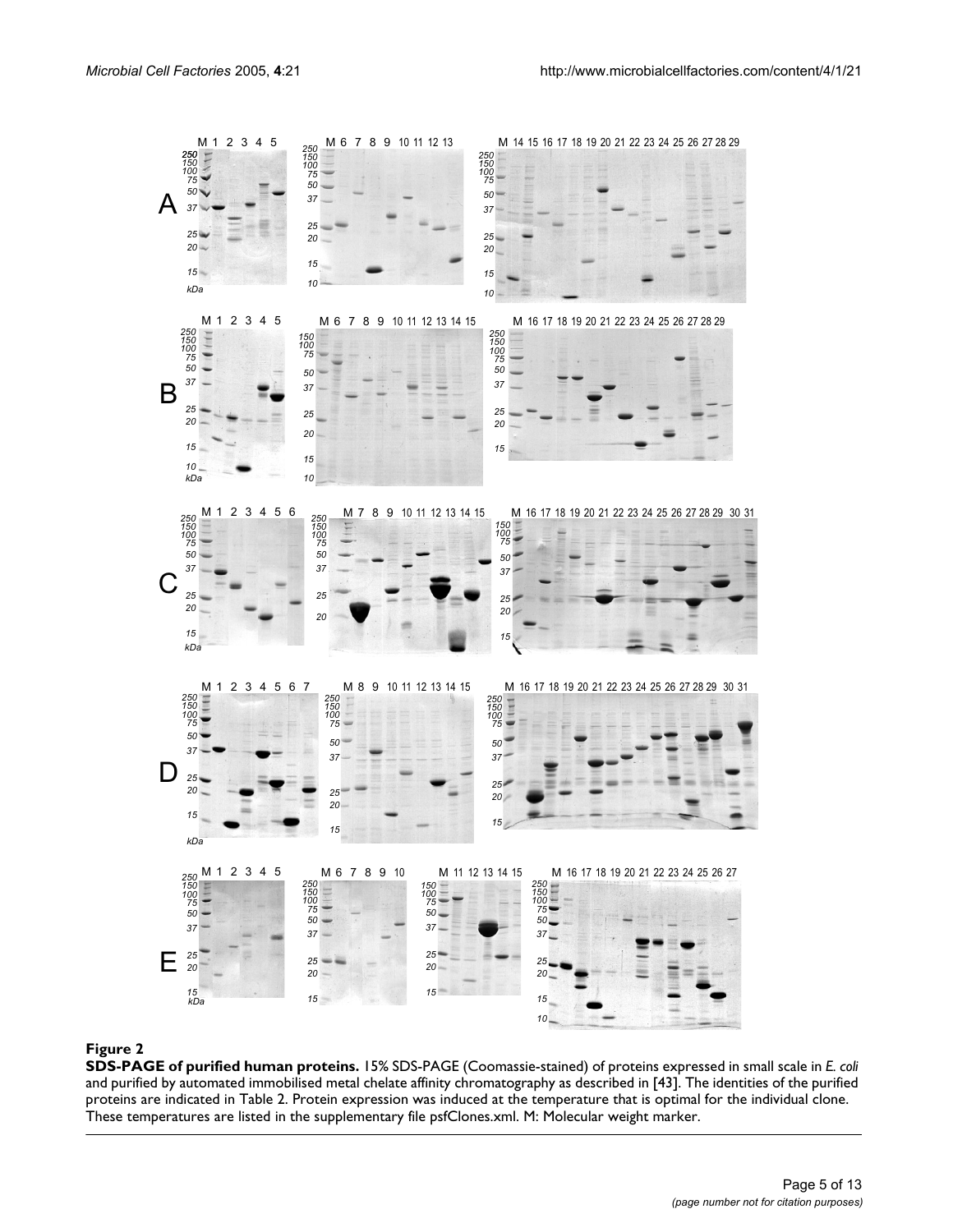|                                  |                                                                                   | Protein         |                           |                                                |                    |                      |                      |
|----------------------------------|-----------------------------------------------------------------------------------|-----------------|---------------------------|------------------------------------------------|--------------------|----------------------|----------------------|
| <b>NCBI</b><br>Entrez<br>gene ID | Gene symbol, name                                                                 | accession       | RZPD clone ID             | Sequence<br>verified, non-<br>silent mutations | Clone<br>accession | Protein<br>size [Da] | Protein<br>gel, lane |
| 39                               | ACAT2, acetyl-Coenzyme A acetyltransferase<br>2                                   | AAM00223        | PSFEp250C082              | partly, none                                   |                    | 44,177               | D, 24                |
| 203                              | AKI, adenylate kinase I                                                           | BAA78534        | PSFE <sub>p</sub> 250B112 | yes, none                                      | DO000549           | 24,558               | C, 21                |
| 689                              | BTF3, basic transcription factor 3                                                | CAA37376        | PSFEp758D0224             | no                                             |                    | 20,622               | A, 27                |
| 830                              | CAPZA2, capping protein (actin filament)<br>muscle Z-line, alpha 2                | AAC60382        | PSFEp758H1226             | no                                             |                    | 59,649               | A, 4                 |
| 1036                             | CDOI, cysteine dioxygenase, type I                                                | <b>BAA12872</b> | PSFEp758D0124             | yes, none                                      | DO000531           | 25,895               | E, 16                |
| 1428                             | CRYM, crystallin, mu                                                              | AAC16914        | PSFEp758B0810             | yes, none                                      | DO000499           | 36,275               | D, 4                 |
| 1460                             | CSNK2B, casein kinase 2, beta polypeptide                                         | CAA34379        | PSFEp758H0422             | no                                             |                    | 26,209               | B, 12                |
| 1606                             | DGKA, diacylglycerol kinase, alpha 80kDa                                          | AAC34806        | PSFEp758F0324             | yes, none                                      | DQ000529           | 16,408               | A, 23                |
| 1627                             | DBNI, drebrin I                                                                   | AAH07567        | PSFEp250C052              | partly, none                                   |                    | 74,354               | C, 31                |
| 1635                             | DCTD, dCMP deaminase                                                              | AAC37579        | PSFEp250B121              | yes, none                                      | DQ000535           | 22,938               | E, 25                |
| 1937                             | EEFIG, eukaryotic translation elongation<br>factor I gamma                        | AAH15813        | PSFEp250H061              | partly, none                                   |                    | 53,045               | $C,$ $ $ $ $         |
| 1974                             | EIF4A2, eukaryotic translation initiation factor<br>4A, isoform 2                 | AAH48105        | PSFEp250H052              | partly, none                                   |                    | 49,301               | D, 20                |
| 2963                             | GTF2F2, general transcription factor IIF,<br>polypeptide 2, 30 kDa                | CAA42419        | PSFEp250B012              | yes, none                                      | DQ000547           | 31,304               | C, 17                |
| 2992                             | GYG, glycogenin                                                                   | AAB00114        | PSFEp758H1122             | yes, none                                      | DQ000517           | 40,403               | B, 4                 |
| 3151                             | HMGN2, high-mobility group nucleosomal<br>binding domain 2                        | AAA52678        | PSFEp250E102              | yes, none                                      | DQ000559           | 12,314               | D, 27                |
| 3312                             | HSPA8, heat shock 70 kDa protein 8                                                | BAB18615        | PSFEp250E022              | partly, none                                   |                    | 56,444               | D, 31                |
| 3735                             | KARS, lysyl-tRNA synthetase                                                       | AAH04132        | PSFEp250D032              | partly, Al 16G                                 |                    | 70,976               | D, 16                |
| 3925                             | STMN1, stathmin 1/oncoprotein 18                                                  | CAC16020        | PSFEp250F072              | yes, none                                      | DQ000556           | 20,225               | D, 19                |
| 4043                             | LRPAPI, low density lipoprotein receptor-<br>related protein associated protein I | AAC67373        | PSFEp250G031              | yes, none                                      | DO000540           | 44,391               | C, 22                |
| 4695                             | NDUFA2, NADH dehydrogenase<br>(ubiquinone) I alpha subcomplex, 2                  | AAD27762        | PSFEp250D091              | no                                             |                    | 13,843               | C, 13                |
| 4698                             | NDUFA5, NADH dehydrogenase<br>(ubiquinone) I alpha subcomplex, 5                  | AAD21526        | PSFEp250A0510             | no                                             |                    | 16,381               | A, 13                |
| 5184                             | PEPD, peptidase D                                                                 | AAH28295        | PSFEp250H122              | yes, none                                      | DO000560           |                      | D, 29                |
| 5202                             | PFDN2, prefoldin 2                                                                | AAF17218        | PSFEp250D112              | yes, none                                      | DQ000555           | 19,570               | D, 17                |
| 5412                             | UBL3, ubiquitin-like 3                                                            | AAD02323        | PSFEp758A0510             | yes, none                                      | DO000501           | 15,657               |                      |
| 5502                             | PPPIRIA, protein phosphatase I, regulatory<br>(inhibitor) subunit IA              | AAB02402        | PSFEp758G0124             | yes, none                                      | DO000526           | 21,862               | A, 15                |
| 5716                             | PSMD10, proteasome (prosome, macropain)<br>26S subunit, non-ATPase, 10 (gankyrin) | AAH11960        | PSFEp250A062              | yes, none                                      | DO000544           | 27,351               | C, 9                 |
| 5717                             | PSMD11, proteasome (prosome, macropain)<br>26S subunit, non-ATPase, 11            | AAH04430        | PSFEp250B122              | yes, none                                      | DO000548           | 50,390               | C, 19                |
| 5877                             | RABIF, RAB interacting factor                                                     | AAB18264        | PSFEp250C021              | no                                             |                    | 16,761               | E, 23                |
| 6133                             | RPL9, ribosomal protein L9                                                        | BAA03401        | PSFEp758E0124             | yes, none                                      | DQ000524           | 24,786               | A, 28                |
| 6156                             | RPL30, ribosomal protein L30                                                      | CAA55820        | PSFEp758A1113             | yes, none                                      | DQ000503           | 15,284               | D, 6                 |
| 6191                             | RPS4X, ribosomal protein S4, X-linked                                             | BC007308        | PSFEp758A0923             | no                                             |                    | 28,670               |                      |
| 6342                             | SCP2, sterol carrier protein 2                                                    | AAA03559        | PSFEp758C0723             | yes, none                                      | DO000515           | 16,668               | B, I                 |
| 6451                             | SH3BGRL, SH3 domain binding glutamic acid-<br>rich protein like                   | AAC27445        | PSFEp758C0713             | no                                             |                    | 15,274               | D, 2                 |
| 6728                             | SRP19, signal recognition particle 19 kDa                                         | CAA31280        | PSFEp758E0317             | no                                             |                    | 41,156               |                      |
| 6888                             | TALDOI, transaldolase I                                                           | AAB53943        | PSFEp758B0711             | partly, none                                   |                    | 40,040               | D, I                 |
| 6990                             | TCTEIL, t-complex-associated-testis-<br>expressed I-like                          | AAA57444        | PSFEp758D0814             | no                                             |                    | 38,062               | A, 3                 |
| 6993                             | TCTEL1, t-complex-associated-testis-<br>expressed I-like I                        | BAA09317        | PSFEp758F1123             | yes, none                                      | DO000521           | 13,719               | A, 14                |
| 7001                             | PRDX2, peroxiredoxin 2                                                            | AAH03022        | PSFEp250A042              | yes, none                                      | DQ000546           | 24,815               | C, 30                |
| 7178                             | TPT1, tumor protein, translationally-<br>controlled I                             | CAA34200        | PSFEp250G011              | yes, none                                      | DO000539           | 22,518               | C, 14                |
| 7247                             | TSN, translin                                                                     | CAA55341        | PSFEp250B111              | yes, none                                      | DQ000538           | 29,106               | C, 12                |
| 7353                             | UFD1L, ubiquitin fusion degradation 1-like                                        | N P_005650      | PSFEp758G0123             | yes, none                                      | DQ000519           | 41,777               | D, 9                 |
| 7390                             | UROS, uroporphyrinogen III synthase                                               | AAA60273        | PSFEp758G0323             | no                                             |                    | 29,894               | D, II                |

<span id="page-5-0"></span>**Table 2: PSF** *E. coli* **expression clones with soluble expression products. The table corresponds to the proteins shown in Figure 2. More detailed information is available in the supplementary XML file, Additional file 1.**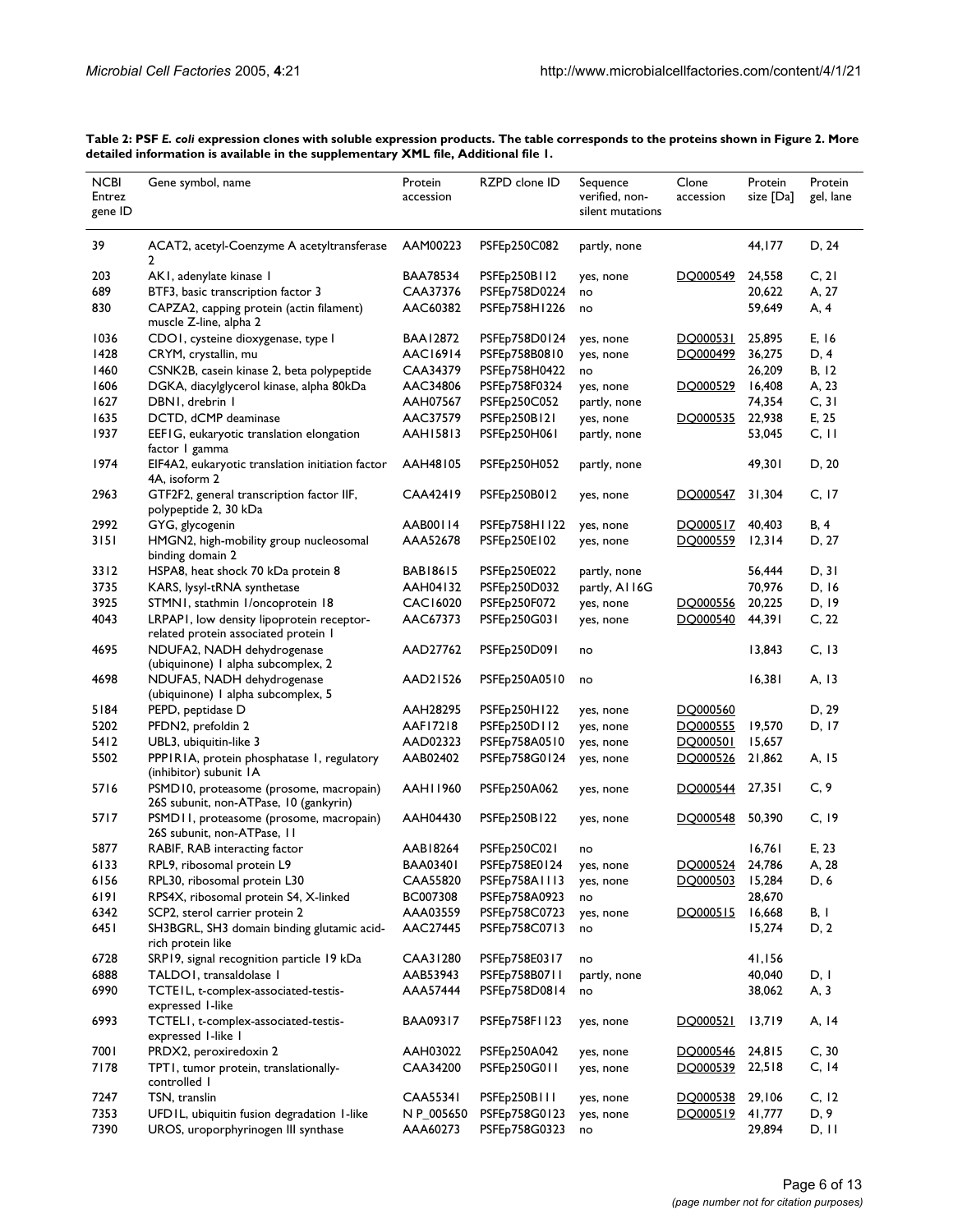| 7518  | XRCC4, X-ray repair complementing<br>defective repair in Chinese hamster cells 4                | <b>AAH16314</b> | PSFE <sub>p</sub> 250A033 | partly, none  |          | 41,211 | D, 26        |
|-------|-------------------------------------------------------------------------------------------------|-----------------|---------------------------|---------------|----------|--------|--------------|
| 7531  | YWHAE, tyrosine 3-monooxygenase/<br>tryptophan 5-monooxygenase activation                       | AAH01440        | PSFEp250H041              | yes, A146G    | DO000541 | 32,097 | C, 24        |
| 8125  | protein, epsilon<br>ANP32A, acidic (leucine-rich) nuclear<br>phosphoprotein 32 family, member A | AAB91548        | PSFEp250D092              | yes, none     | DO000553 | 31,509 | D, 22        |
| 8214  | DGCR6, DiGeorge syndrome critical region<br>gene 6                                              | CAA65339        | PSFEp758G0324             | yes, none     | DO000533 | 12,111 | E, 19        |
| 8407  | TAGLN2, transgelin 2                                                                            | <b>BAA04802</b> | PSFEp250F062              | yes, none     | DO000550 | 25,314 | C, 27        |
| 8544  | PIR, pirin                                                                                      | CAA69195        | PSFEp758A0213             | yes, none     | DO000498 | 34,613 | C, I         |
| 8575  | PRKRA, protein kinase, interferon-inducible<br>double stranded RNA dependent activator          | CAB66550        | PSFEp250D014              | yes, none     | DQ000578 | 37,328 | E, 9         |
| 8677  | STX10, syntaxin 10                                                                              | AAC05087        | PSFEp250D102              | yes, none     | DQ000552 | 25,369 | D, 18        |
| 8724  | SNX3, sorting nexin 3                                                                           | AAC16040        | PSFEp758A0323             | yes, none     | DO000514 | 20,029 | <b>B, 15</b> |
| 8896  | G10, maternal G10 transcript                                                                    | AAH22821        | PSFEp250F011              | yes, A394G    | DO000536 | 19,766 | C, 16        |
| 8926  | SNURF, SNRPN upstream reading frame                                                             | AAD31391        | PSFEp250A0610             | no            |          | 11,334 | C, 25        |
| 9049  | AIP, aryl hydrocarbon receptor interacting<br>protein                                           | AAB59004        | PSFEp758F1024             | yes, none     | DQ000528 | 40,589 | A, 2I        |
| 9158  | FIBP, fibroblast growth factor (acidic)<br>intracellular binding protein                        | CAG33030        | PSFEp250B022              | partly, T602C |          | 44,803 | C, 20        |
| 9168  | TMSB10, thymosin, beta 10                                                                       | AAB25225        | PSFEp758A0124             | yes, none     | DO000522 | 6,292  | A, 18        |
| 9337  | CNOT8, CCR4-NOT transcription complex,<br>subunit 8                                             | AAH17366        | PSFEp758E0524             | yes, none     | DQ000523 | 36,354 | A, 24        |
| 9453  | GGPS1, geranylgeranyl diphosphate synthase 1                                                    | AAH05252        | PSFEp250E052              | partly, none  |          | 37,795 | D, 23        |
| 9465  | AKAP7, A kinase (PRKA) anchor protein 7                                                         | AAC39715        | PSFEp758E0415             | no            |          | 34,000 | A, I         |
| 9796  | PHYHIP, phytanoyl-CoA hydroxylase<br>interacting protein                                        | <b>BAA13402</b> | PSFEp758C1124             | yes, T806C    | DO000530 | 40,497 | A, 29        |
| 10000 | AKT3, v-akt murine thymoma viral oncogene<br>homolog 3                                          | CAB55977        | PSFEp250B063              | yes, none     |          | 56,516 | E, 20        |
| 10063 | COX17, COX17 homolog, cytochrome c<br>oxidase assembly protein (yeast)                          | AAA98114        | PSFEp758D0723             | yes, none     | DO000516 | 8,182  | B, 3         |
| 10094 | ARPC3, actin related protein 2/3 complex,<br>subunit 3                                          | AAB64191        | PSFEp758G0811             | yes, none     | DO000507 | 23,047 | D, 7         |
| 10169 | SERF2, small EDRK-rich factor 2                                                                 | AAC63516        | PSFEp250A057              | no            |          | 9,821  | C, 23        |
| 10228 | STX6, syntaxin 6                                                                                | AAH09944        | PSFEp758G0526             | yes, none     | DQ000509 | 32,100 | <b>B</b> , 7 |
| 10247 | HRSP12, heat-responsive protein 12 (14.5 kDa<br>translational inhibitor protein, p14.5)         | CAA64670        | PSFEp758H0822             | yes, none     | DO000518 | 15,760 | D, 12        |
| 10290 | APEG1, aortic preferentially expressed<br>protein I                                             | AAH06346        | PSFEp250B082              | yes, none     | DQ000543 | 15,614 | E, 18        |
| 10539 | TXNL2, thioredoxin-like 2                                                                       | AAH05289        | PSFE <sub>P</sub> 250A022 | partly, none  |          | 40,357 | C, 26        |
| 10588 | MTHFS, 5,10-methenyltetrahydrofolate<br>synthetase                                              | AAC41945        | PSFEp758B0824             | no            |          | 24,522 | D, 15        |
| 10589 | DRAPI, DRI-associated protein I (negative<br>cofactor 2 alpha)                                  | AAH10025        | PSFEp250C042              | yes, none     | DO000542 | 25,273 | E, 3         |
| 10598 | AHSAI, AHAI, activator of heat shock 90<br>kDa protein ATPase homolog I (yeast)                 | AAD09623        | PSFEp250B091              | no            |          | 41,199 | C, 15        |
| 10606 | PAICS, phosphoribosylaminoimidazole<br>carboxylase                                              | <b>AAH19255</b> | PSFEp758G0226             | partly, none  |          | 50,005 | A, 5         |
| 10842 | C7orf16, chromosome 7 open reading frame<br>16                                                  | AAF03537        | PSFEp758F0923             | no            |          | 19,132 | <b>B</b> , 2 |
| 10856 | RUVBL2, RuvB-like 2 (E. coli)                                                                   | <b>AAH04531</b> | PSFEp250C072              | partly, none  |          | 54,083 | D, 25        |
| 10912 | GADD45G, growth arrest and DNA-damage-<br>inducible, gamma                                      | AAC83329        | PSFEp758F0111             | yes, none     | DQ000504 | 19,621 | C, 4         |
| 10933 | MORF4L1, mortality factor 4 like 1                                                              | AAH22845        | PSFEp250G051              | partly, none  |          | 40,155 | C, 10        |
| 10963 | STIPI, stress-induced-phosphoprotein I                                                          | AAA58682        | PSFEp250A012              | partly, A86C  |          | 65,566 | C, 28        |
| 40    | CDC37, CDC37 cell division cycle 37<br>homolog (S. cerevisiae)                                  | AAH08793        | PSFEp250E042              | partly, none  |          | 47,394 | D, 28        |
| 11316 | COPE, coatomer protein complex, subunit<br>epsilon                                              | AAH07250        | PSFEp758G1126             | yes, none     | DO000510 | 37,406 | B, 9         |
| 11333 | PDAPI, PDGFA associated protein 1                                                               | AAH07873        | PSFEp250A073              | yes, none     | DQ000554 | 23,553 | D, 30        |
| 11337 | GABARAP, GABA(A) receptor-associated<br>protein                                                 | AAD02337        | PSFEp758H0922             | no            |          | 15,185 | D, 10        |

**Table 2: PSF** *E. coli* **expression clones with soluble expression products. The table corresponds to the proteins shown in Figure 2. More detailed information is available in the supplementary XML file, Additional file 1.** *(Continued)*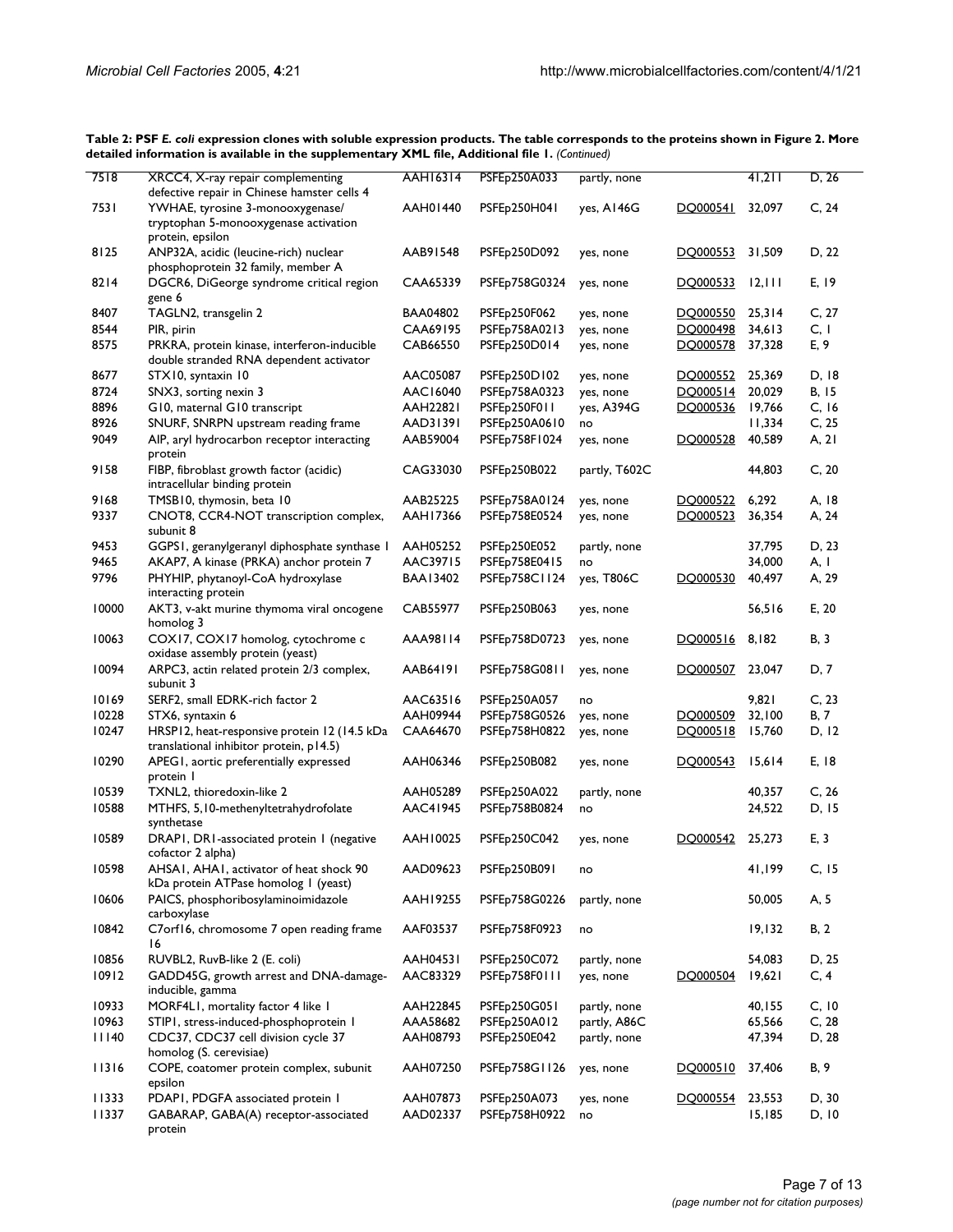| 11344 | PTK9L, PTK9L protein tyrosine kinase 9-like<br>(A6-related protein)  | NP_009215       | PSFEp758A0127              | yes, none                                 | DQ000525 | 42,473 | E, 13       |
|-------|----------------------------------------------------------------------|-----------------|----------------------------|-------------------------------------------|----------|--------|-------------|
| 22818 | COPZI, coatomer protein complex, subunit<br>zeta l                   | AAD34115        | PSFE <sub>p</sub> 758A0812 | yes, none                                 | DO000497 | 22,698 | D, 3        |
| 22919 | MAPREI, microtubule-associated protein, RP/<br>EB family, member I   | CAB53072        | PSFE <sub>p</sub> 250C112  | yes, none                                 | DQ000557 | 32,923 | D, 21       |
| 22931 | RAB18, RAB18, member RAS oncogene family                             | CAB66668        | PSFE <sub>p</sub> 250C118  | no                                        |          | 25,900 | B, 27       |
| 23589 | CARHSP1, calcium regulated heat stable<br>protein I                  | AAD25021        | PSFEp778D072               | no                                        |          | 40,934 |             |
| 25842 | ASFIA, ASFI anti-silencing function I homolog<br>A (S. cerevisiae)   | AAD34093        | PSFEp758E1224              | yes, none                                 | DQ000532 | 25,891 | E, 17       |
| 25843 | PREI3, preimplantation protein 3                                     | AAD34090        | PSFEp758B0812              | yes, none                                 | DQ000500 | 28,532 | C, 2        |
| 25996 | DKFZP566E144, small fragment nuclease                                | AAD34109        | PSFE <sub>p</sub> 758G0423 | yes, none                                 | DO000520 | 25,021 | D, 13       |
| 26289 | AK5, adenylate kinase 5                                              | AAH12467        | PSFEp250G042               | yes, 3 bp<br>insertion at 3'<br>end       | DQ000558 | 24,897 | E, 14       |
| 26353 | HSPB8, heat shock 22 kDa protein 8                                   | CAB66870        | PSFEp250G125               | yes, none                                 | DO000565 | 24,527 | B, 16       |
| 27095 | TRAPPC3, trafficking protein particle complex<br>3                   | AAB96936        | PSFEp758A0513              | yes, none                                 | DQ000502 | 22,774 | C, 3        |
| 27249 | C2orf25, chromosome 2 open reading frame<br>25                       | AAD20048        | PSFEp758D1124              | no                                        |          | 35,864 | A, 22       |
| 27335 | elF3k, eukaryotic translation initiation factor 3<br>subunit 12      | <b>BAA76626</b> | PSFEp758D0923              | no                                        |          | 26,326 | D, 8        |
| 27430 | MAT2B, methionine adenosyltransferase II,<br>beta                    | CAB66599        | PSFEp250A114               | yes, none                                 | DQ000575 | 40,476 | B, 2I       |
| 28970 | PTD012, PTD012                                                       | CAB66540        | PSFEp250B014               | yes, none                                 | DO000586 | 38,042 | E, 24       |
| 29789 | PTD004, GTP-binding protein PTD004                                   | <b>CAB66481</b> | PSFEp250H073               | yes, none                                 | DO000564 | 47,609 | B, 18       |
| 30819 | KCNIP2, Kv channel interacting protein 2                             | CAB66656        | PSFEp250G064               | yes, none                                 | DO000562 | 28,964 | E, 5        |
| 51001 | CGI-12, CGI-12                                                       | AAH12995        | PSFEp250B092               | yes, none                                 | DO000545 | 40,832 | C, 8        |
| 51076 | CUTC, cutC copper transporter homolog (E.<br>coli), CGI-32           | AAH21105        | PSFEp758E1112              | yes, none                                 | DQ000505 | 31,811 | C, 5        |
| 51078 | THAP4, THAP domain containing 4                                      | AAD27745        | PSFEp250H116               | no                                        |          | 21,550 | C, 7        |
| 51155 | HN1, hematological and neurological<br>expressed                     | AAH01420        | PSFEp758G0126              | yes, 3 bp<br>deletion at 5'<br>end, G457A | DO000508 | 18,937 | C, 6        |
| 51160 | VPS28, vacuolar protein sorting 28 (yeast)                           | AAF00499        | PSFEp758C0323              | yes, none                                 | DQ000513 | 26,692 | B, 14       |
| 51335 | NEUGRIN, mesenchymal stem cell protein<br>DSC92                      | CAD39160        | PSFEp250B084               | yes, none                                 | DO000566 | 27,342 | B, 28       |
| 51397 | COMMD10, COMM domain containing 10                                   | AAD44489        | PSFEp758H0811              | yes, none                                 | DO000506 | 25,466 | D, 5        |
| 51433 | ANAPC5, anaphase promoting complex<br>subunit 5                      | BAA76629        | PSFEp758E0214              | no                                        |          | 47,174 | <b>B, 8</b> |
| 51451 | LCMTI, leucine carboxyl methyltransferase I                          | AAH01214        | PSFEp758H0126              | partly, none                              |          | 41,303 | B, 11       |
| 51534 | C6orf55, chromosome 6 open reading frame<br>55                       | AAF76210        | PSFEp758H0426              | partly, none                              |          | 41,303 | B, 13       |
| 51629 | CGI-69, CGI-69                                                       | AAD34064        | PSFEp758D0316              | no                                        |          | 63,564 | B, 6        |
| 51678 | MPP6, membrane protein, palmitoylated 6                              | CAB66770        | PSFEp250E023               | yes, none                                 | DO000583 | 64,044 | E, 27       |
| 54816 | SUHW4, suppressor of hairy wing homolog 4<br>(Drosophila)            | CAB66569        | PSFEp250G074               | yes, none                                 | DO000587 | 27,032 | E, 22       |
| 55255 | WDR41, WD repeat domain 41                                           | CAD38853        | PSFEp250E105               | yes, none                                 | DQ000563 | 26,313 |             |
| 55276 | PGM2, phosphoglucomutase 2                                           | CAB66640        | PSFEp250B113               | partly, none                              |          | 71,239 | B, 26       |
| 56681 | SARAI, SARIa gene homolog I (S. cerevisiae)                          | CAB66658        | PSFEp250G115               | yes, none                                 | DO000570 | 25,290 | B, 17       |
| 56911 | C21 orf7, chromosome 21 open reading frame<br>7                      | CAD28500        | PSFEp250B086               | yes, none                                 | DO000571 | 19,032 | E, 6        |
| 57019 | LOC57019, cytokine induced apoptosis<br>inhibitor I                  | AAC24311        | PSFEp758E0424              | yes, none                                 | DQ000534 | 36,506 | E, 21       |
| 58485 | TRAPPC1, trafficking protein particle complex<br>Ι.                  | AAD44697        | PSFEp250D071               | yes, T350C                                | DQ000537 | 19,754 | E, I        |
| 64284 | RAB17, RAB17, member RAS oncogene family                             | CAB66580        | PSFEp250E095               | yes, none                                 | DQ000572 | 26,398 | A, 6        |
| 79632 | C6orf60, chromosome 6 open reading frame<br>60                       | CAB66701        | PSFEp250B044               | yes, none                                 | DO000568 | 34,217 | B, 20       |
| 79666 | PLEKHF2, pleckstrin homology domain<br>containing, family F member 2 | CAD39132        | PSFEp250D054               | yes, A271G                                | DO000581 | 30,721 | A, 9        |
| 79791 | FBXO31, F-box protein 31                                             | CAB66696        | PSFEp250F085               | yes, none                                 | DO000585 | 18,588 | E, 12       |

**Table 2: PSF** *E. coli* **expression clones with soluble expression products. The table corresponds to the proteins shown in Figure 2. More detailed information is available in the supplementary XML file, Additional file 1.** *(Continued)*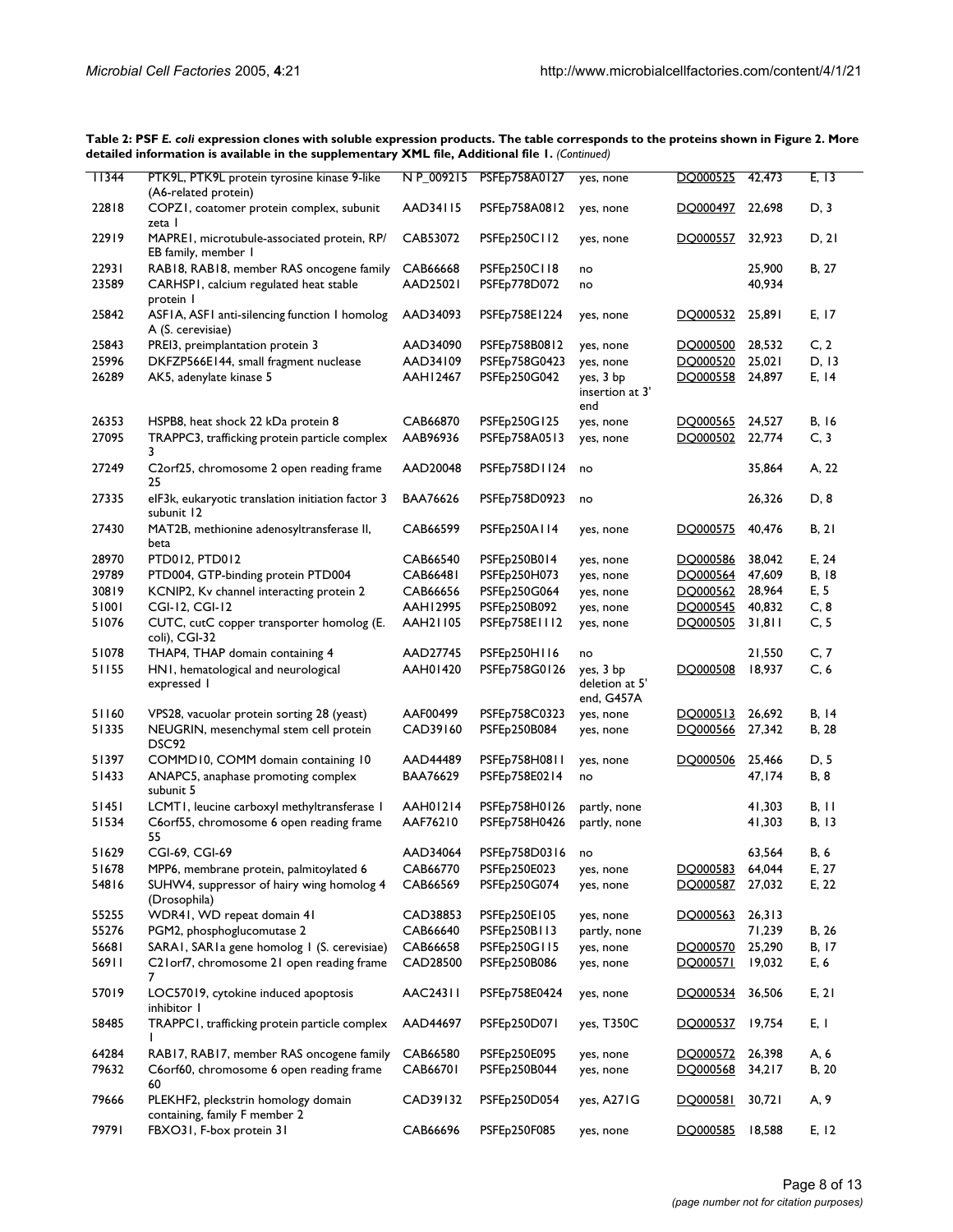| 80347  | COASY, Coenzyme A synthase                                                  | AAF87955        | <b>PSFEp250A053</b> | yes, none     | DO000551 | 33,147 | C, 29        |
|--------|-----------------------------------------------------------------------------|-----------------|---------------------|---------------|----------|--------|--------------|
| 80895  | ILKAP, integrin-linked kinase-associated<br>serine/threonine phosphatase 2C | CAB66784        | PSFEp250D083        | yes, none     | DQ000569 | 45,832 | B, 19        |
| 81876  | RABIB, RABIB, member RAS oncogene family                                    | CAB66570        | PSFEp250C128        | no            |          | 25,094 | A, 12        |
| 81889  | DKFZP566 2046, fumarylacetoacetate<br>hydrolase domain containing I         | CAB66654        | PSFEp250B074        | yes, none     | DO000567 | 27,766 | B, 24        |
| 83538  | DKFZP434H0115, hypothetical protein<br>DKFZp434H0115                        | CAB66694        | PSFEp250G093        | partly, none  |          | 79,584 | E, 11        |
| 83543  | C9orf58, chromosome 9 open reading frame<br>58                              | <b>CAB66501</b> | PSFEp250B085        | yes, none     | DO000573 | 19,990 | B, 25        |
| 83667  | SESN2, sestrin 2                                                            | CAB66486        | PSFEp250F043        | yes, none     | DO000576 | 57.420 | E, 7         |
| 84072  | NOHMA, HORMA domain containing protein                                      | CAB66689        | PSFEp250F083        | yes, none     | DO000561 | 47.343 | E.4          |
| 84324  | CIP29, cytokine induced protein 29 kDa                                      | CAC37950        | PSFEp758H1026       | yes, none     | DQ000512 | 26,594 | A, 2         |
| 84457  | PHYHIPL, phytanoyl-CoA hydroxylase<br>interacting protein-like              | CAD39006        | PSFEp250A084        | yes, none     | DO000579 | 45.425 | E, 10        |
| 84557  | MAPILC3A, microtubule-associated protein I<br>light chain 3 alpha           | CAD38714        | PSFEp250E106        | yes, none     | DO000584 | 17,194 | E, 26        |
| 91603  | MGC20398, hypothetical protein MGC20398                                     | BAB70992        | PSFEp758H0526       | yes, none     | DO000511 | 44.915 | B, 10        |
| 94240  | EPSTII, epithelial stromal interaction I<br>(breast)                        | CAD38599        | PSFEp250C015        | yes, none     | DQ000580 | 25,527 | A, I         |
| 112611 | RWDD2, RWD domain containing 2                                              | CAB52345        | PSFEp758A1024       | partly, T709C |          | 35.159 | <b>B</b> , 5 |
| 118812 | C10orf83, chromosome 10 open reading<br>frame 83                            | CAD38849        | PSFEp250H085        | yes, none     | DQ000574 | 19,158 | B, 23        |
| 122060 | FL 30046, hypothetical protein FL 30046                                     | CAD38891        | PSFEp250E015        | yes, none     | DO000577 | 23,468 | E, 8         |
| 136319 | MTPN, myotrophin                                                            | CAD38909        | PSFEp250D016        | yes, none     | DO000582 | 15,817 | A, 7         |
| 140856 | C20orf79, chromosome 20 open reading<br>frame 79                            | CAB56175        | PSFEp758G0224       | yes, G258T    | DO000527 | 20,585 | A, 19        |

**Table 2: PSF** *E. coli* **expression clones with soluble expression products. The table corresponds to the proteins shown in Figure 2. More detailed information is available in the supplementary XML file, Additional file 1.** *(Continued)*

TMHMM, and therefore may represent peripheral membrane proteins with hydrophobic surface regions.

The *E. coli* expression clones of the PSF are publicly available from the RZPD German Resource Center [44]. The Additional file 1 is an XML list of these clones. It can be viewed in a web browser (Figure [3](#page-9-0)). The Additional file contains, for each clone:

- Gene ID and name,
- Accession number,
- Cloning details,
- Strain and vector,
- Expected sequence,
- Protein expression results,
- Sequence verification.

#### *Solved structures*

As a result of the target selection and cloning described in this paper, ten novel X-ray structures of human proteins were determined (Table 3). The structure of one protein, TRAPPC3/BET-3, was determined after protein expression in *S. cerevisae*, while the other proteins were produced in *E. coli*.

#### **Discussion**

We describe here the strategies and experiments of our structural genomics project on human proteins. In addition to the expression of full length proteins, the Protein Structure Factory has also studied protein domains by NMR spectroscopy, which has been described elsewhere [45-47]. Our selection of full length target proteins was mainly determined by the availability of full length cDNA clones. In addition, biophysical and bioinformatical criteria were applied, leading to a biased selection of target proteins from the human proteome. Therefore, we expect that the percentage of proteins that we could express and purify in soluble form, 18%, is higher than it would be in a randomly selected set. The low proportion of successfully expressed proteins indicates that *E. coli* is not the appropriate expression host for many full length human proteins. High throughput protein expression in alterna-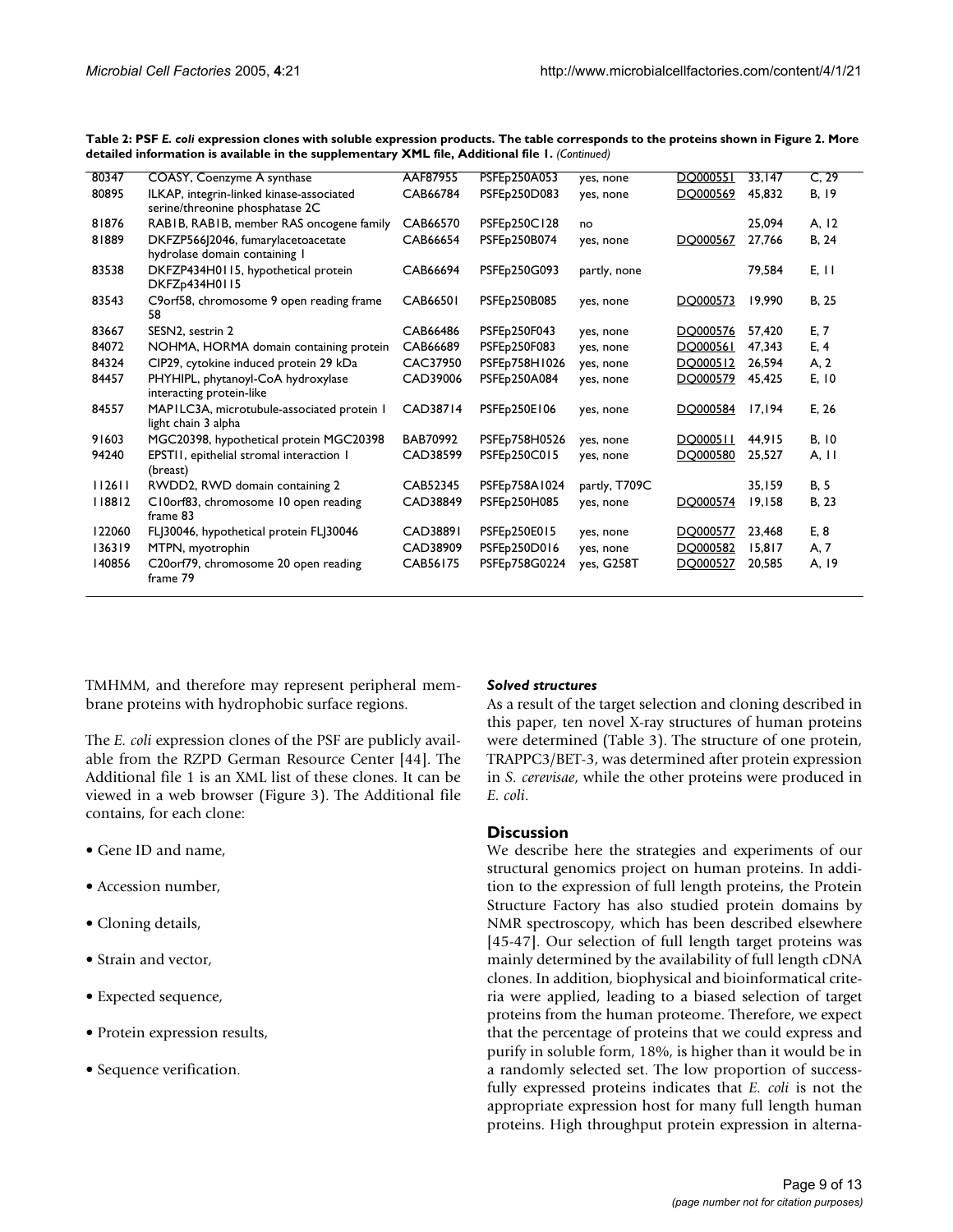<span id="page-9-0"></span>

#### Figure 3 The supplementary XML Additional file 1 file displayed in a web browser.

tive system such as yeast [9-11] or insect cells/baculovirus [48] has been established and will lead to better success rates in future projects.

Generally, clones that did express a soluble protein were verified by DNA sequencing, while clones that did not express or expressed an insoluble product were usually not sequence verified. It cannot be ruled out that some of the unsuccessful clones contain sequence errors introduced during cloning. Since template cDNA clones of the IMAGE consortium with only partial sequence information were used for most cloning experiments, expression clones that were not sequence verified might represent splice variants or isoforms of the original target. The distribution of mean net charge and length was similar among successfully expressed and all proteins, while very hydrophobic proteins were generally not expressed well in our *E. coli* expression system.

Future efforts in structural genomics of mammalian proteins will benefit from a much better supply of full length cDNA clones. Clones prepared for protein expression by resource centres and commercial suppliers are becoming available now. With such resources, alternative target selection strategies will become feasible that will not be restricted by the availability of cDNA clones. Instead, all potential target proteins, including splice variants, could be clustered by similarity and the most suitable members of each cluster could be selected by appropriate criteria as outlined in the Background section.

In our approach, we have excluded certain types of proteins such as membrane proteins and very large proteins. A structural genomics approach that includes membrane proteins would require standard protocols to optimise expression conditions and detergents [49]. The best strategy to study large proteins is to divide them into domains and smaller regions. However, such smaller constructs usually have to be designed manually.

All clones listed in the supplementary file (Additional file 1) and Table [2](#page-5-0) are available to the research community. Thereby we hope to facilitate further functional characterisation of this set of human proteins.

### **Materials and Methods**

#### *Cloning with restriction enzymes*

cDNA inserts were amplified by PCR primers carrying tails with *Bam*HI and *Not*I sites and cloned into the respective sites of one of the expression vectors pQTEV, pQStrep2 or pGEX-6p1. This had the drawback that the restriction sites chosen for cloning might occur in the insert. In such cases, compatible overhangs were produced by alternative enzymes or by the hetero-stagger cloning method [50]. Alternative enzymes are *Bgl*II for *Bam*HI and the type IIs enzymes *Bpi*I, *Eco*31I, *Esp*3I, which can replace both *Bam*HI and *Not*I. Type IIs enzymes cut outside their recognition sequence and can produce arbitrary overhangs.

#### *PCR Primer design*

PCR primers with tails carrying restriction enzyme cleavage sites were designed automatically by a Perl program. The primer design program adjusts the length of the primers to achieve a melting temperature close to a common default. Then, restriction enzymes that do not cut within the respective cDNA sequence are selected by the program and restriction enzyme sites are attached to the primer sequences. Finally, since restriction enzymes do not cut well at the very end of a DNA molecule, an additional short nucleotide tail is automatically attached to the primers. The sequence of this tail is optimised to minimise formation of secondary structure, hairpins or dimerisation. A Java version of the primer design software, 'ORFprimer', is publicly available [51].

#### *Automated high-throughput cloning, protein expression and purification*

PCR primers and cDNA clones were delivered in 96-well microplate format. Upon delivery, plates with PCR primers and template clones were reformatted to obtain corre-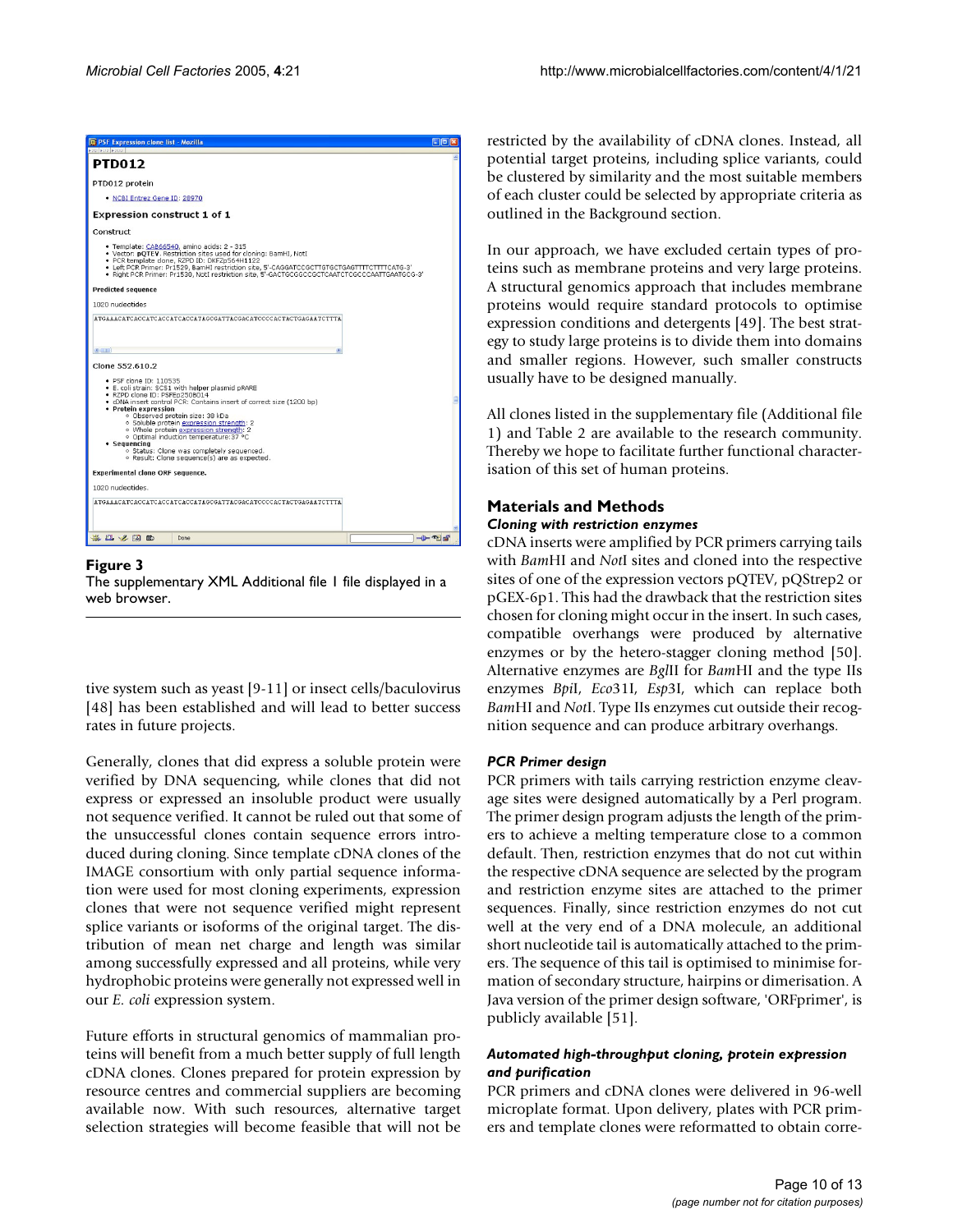| <b>NCBI</b> Entrez<br>gene ID | <b>Name</b>                                          | <b>GenBank protein</b><br>accession | <b>PDBID</b> | Reference |
|-------------------------------|------------------------------------------------------|-------------------------------------|--------------|-----------|
| 5716                          | Gankyrin                                             | AAH11960                            | <b>IOYM</b>  | [55]      |
| 10290                         | APEGI, aortic preferentially expressed protein I     | AAH06346                            | IU2H         |           |
| 81889                         | Fumarylacetoacetate hydrolase family member FLJ36880 | CAB66654                            | <b>ISAW</b>  | [56]      |
| 28970                         | PTD012                                               | CAB66540                            | <b>IXCR</b>  |           |
| 10247                         | 14.5 kDa translational inhibitor protein, p14.5      | CAA64670                            | <b>IONI</b>  | [57]      |
| 27095                         | BET3, trafficking protein particle subunit           | AAB96936                            | ISZ7         | [58]      |
| 5184                          | Peptidase D                                          | AAH28295                            |              |           |
| 51076                         | CutC copper transporter homolog, CGI-32              | AAH21105                            |              |           |
| 122553                        | TPC6                                                 | CAI46185                            | 2BJN         | [59]      |
| 6449                          | Nicotinamide mononucleotide adenylyltransferase      | NP 003012                           | <b>IGZU</b>  | [60]      |

|  | Table 3: Novel human protein structures The structures of full length proteins solved by the Protein Structure Factory. |  |
|--|-------------------------------------------------------------------------------------------------------------------------|--|
|--|-------------------------------------------------------------------------------------------------------------------------|--|

sponding plate positions by a Zinsser Speedy pipetting robot. The PCR master mix (Roche Expand) and cDNA primers (10 µM stocks) were pipetted into a PCR microplate with a multichannel pipet. Template clone bacteria were added with a 96-pin steel replicating device from overnight cultures in microtitre plates. PCR product size and yield was determined by agarose gel electrophoresis and the software Phoretix 1D Quantifier (Nonlinear dynamics). PCR products were purified with magnetic beads on the pipetting robot with a system that has been developed at the Max Planck Institute of Molecular Genetics in collaboration with Bruker Daltonics (Bruker genopure kit). The correct restriction enzyme master mixes were automatically added and the digested fragments were purified again, analysed by agarose gel electrophoresis and quantified. The robot then adjusted DNA concentrations to a common default by dilution. Ligations were set up manually with a multichannel pipet, and SCS1 *E. coli* cells carrying pRARE were transformed in a PCR microplate by chemical transformation on a PCR machine [52]. Transformed cells were manually plated on individual agar plates. Four clones were picked per transformation and were checked by PCR using vector primers. *E. coli* expression clones were ready for protein expression at this stage.

Primer sequences and template clones for cloning of the target cDNAs are listed in the supplementary XML file, Additional file 1.

The characterisation of expression clones by parallel expression and protein purification is described in reference [43].

#### *Sequence analysis*

Sequence analysis software was run with default settings unless indicated otherwise. The mean charge of a protein was calculated as the difference of the number of positive and negatively charged amino acids (Lys, Arg and Glu, Asp, respectively) divided by the protein length. The mean hydrophobicity was calculated with the Kyte and Doolittle hydropathy index [53], obtained from the EMBOSS package [54]. The index values were added up for a given protein and divided by the protein length.

#### **Authors' contributions**

- Study design and coordination: KB, HL, UHe
- Bioinformatics: UHa, BS, JS, PB, VS, KB
- *E. coli* cloning: VS, KB
- *E. coli* protein work: CS, KB
- Manuscript, figures, XML file preparation: KB

#### **Additional material**

#### **Additional File 1**

*A ZIP archive that contains the XML list psfClones.xml of PSF clones available at the RZPD and the XSL stylesheet psfToHtml.xsl to display the XML file in a web browser. The two files should be extracted from the ZIP archive into a local directory. Then psfClones.xml can be opened with a current web browser like Mozilla or Internet Explorer. 1414 Clones for 537 target proteins are described in the XML file. It lists the gene, cloning details, expected sequence, protein expression results and the degree of sequence verification for each clone.* Click here for file

[\[http://www.biomedcentral.com/content/supplementary/1475-](http://www.biomedcentral.com/content/supplementary/1475-2859-4-21-S1.zip) 2859-4-21-S1.zip]

#### **Acknowledgements**

We wish to thank Ulf Lenski for help with sequence analysis and Janett Tischer for technical assistance. This work was funded by the German Federal Ministry of Education and Research (BMBF) through the Leitprojektverbund Proteinstrukturfabrik and the National Genome Network NGFN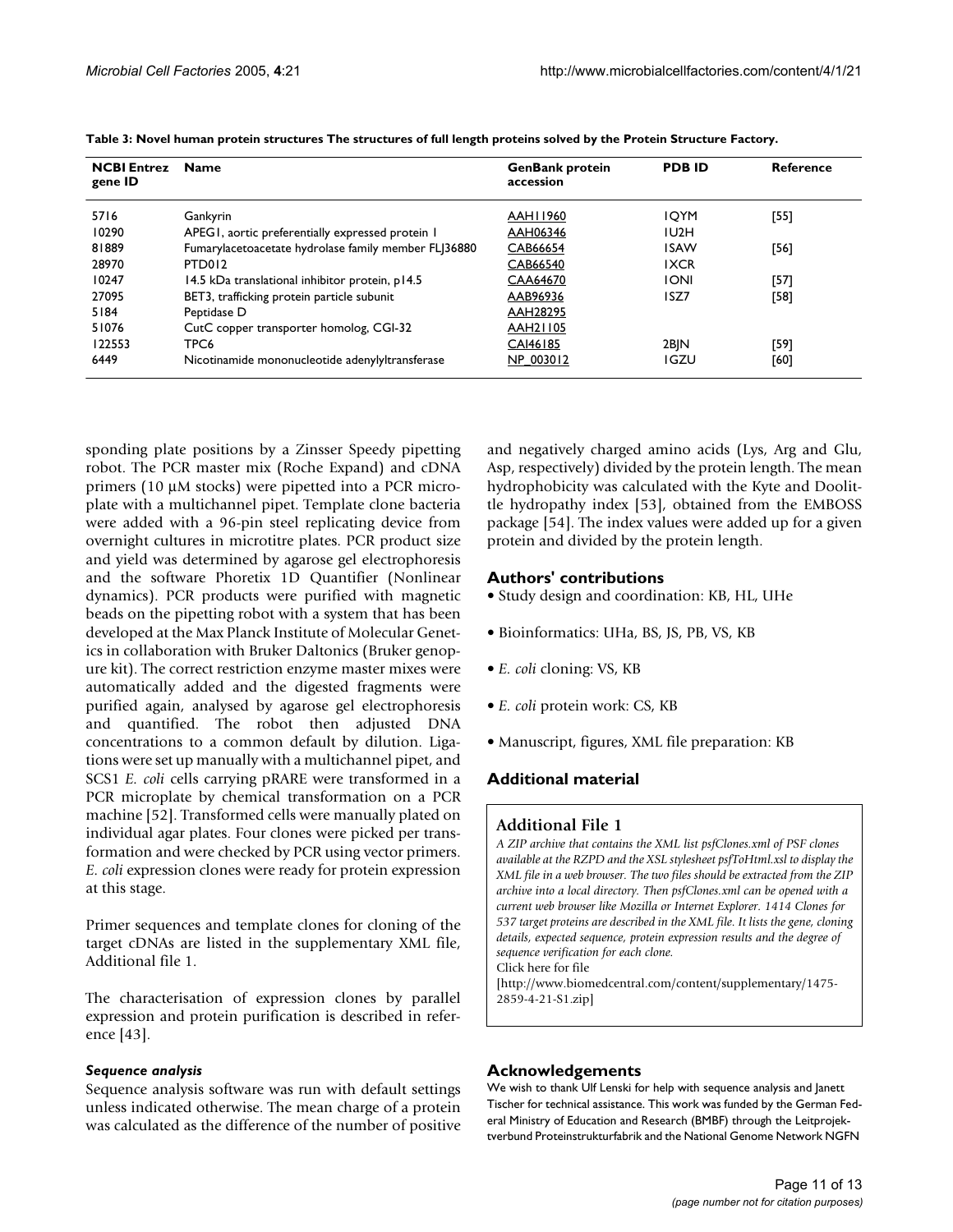(FKZ 01GR0471, 01GR0472) and with support by the Fonds der Chemischen Industrie to U.H. Support by the Berlin Senate and the European Fund for Regional Development (EFRE) is also gratefully acknowledged.

#### **References**

- 1. Heinemann U, Büssow K, Mueller U, Umbach P: **[Facilities and](http://www.ncbi.nlm.nih.gov/entrez/query.fcgi?cmd=Retrieve&db=PubMed&dopt=Abstract&list_uids=12641472) [methods for the high-throughput crystal structure analysis](http://www.ncbi.nlm.nih.gov/entrez/query.fcgi?cmd=Retrieve&db=PubMed&dopt=Abstract&list_uids=12641472) [of human proteins.](http://www.ncbi.nlm.nih.gov/entrez/query.fcgi?cmd=Retrieve&db=PubMed&dopt=Abstract&list_uids=12641472)** *Accounts of Chemical Research* 2003, **36(3):**157-163.
- 2. **Protein Structure Factory** [[http://www.proteinstrukturfab](http://www.proteinstrukturfabrik.de) [rik.de\]](http://www.proteinstrukturfabrik.de)
- 3. Zhang C, Kim SH: **[Overview of structural genomics: from](http://www.ncbi.nlm.nih.gov/entrez/query.fcgi?cmd=Retrieve&db=PubMed&dopt=Abstract&list_uids=12547423) [structure to function.](http://www.ncbi.nlm.nih.gov/entrez/query.fcgi?cmd=Retrieve&db=PubMed&dopt=Abstract&list_uids=12547423)** *Current Opinion in Chemical Biology* 2003, **7(1):**28-32.
- 4. Todd AE, Marsden RL, Thornton JM, Orengo CA: **[Progress of](http://www.ncbi.nlm.nih.gov/entrez/query.fcgi?cmd=Retrieve&db=PubMed&dopt=Abstract&list_uids=15854658) [structural genomics initiatives: an analysis of solved target](http://www.ncbi.nlm.nih.gov/entrez/query.fcgi?cmd=Retrieve&db=PubMed&dopt=Abstract&list_uids=15854658) [structures.](http://www.ncbi.nlm.nih.gov/entrez/query.fcgi?cmd=Retrieve&db=PubMed&dopt=Abstract&list_uids=15854658)** *Journal of Molecular Biology* 2005, **348(5):**1235-1260.
- 5. Gilbert M, Albala Joanna S: **[Accelerating code to function: Sizing](http://www.ncbi.nlm.nih.gov/entrez/query.fcgi?cmd=Retrieve&db=PubMed&dopt=Abstract&list_uids=11827832) [up the protein production line.](http://www.ncbi.nlm.nih.gov/entrez/query.fcgi?cmd=Retrieve&db=PubMed&dopt=Abstract&list_uids=11827832)** *Current Opinion in Chemical Biology* 2002, **6(1):**102-105.
- 6. Yokoyama S: **[Protein expression systems for structural](http://www.ncbi.nlm.nih.gov/entrez/query.fcgi?cmd=Retrieve&db=PubMed&dopt=Abstract&list_uids=12547425) [genomics and proteomics.](http://www.ncbi.nlm.nih.gov/entrez/query.fcgi?cmd=Retrieve&db=PubMed&dopt=Abstract&list_uids=12547425)** *Current Opinion in Chemical Biology* 2003, **7(1):**39-43.
- 7. Kigawa T, Yabuki T, Yoshida Y, Tsutsui M, Ito Y, Shibata T, Yokoyama S: **[Cell-free production and stable-isotope labeling of milli](http://www.ncbi.nlm.nih.gov/entrez/query.fcgi?cmd=Retrieve&db=PubMed&dopt=Abstract&list_uids=9923595)[gram quantities of proteins.](http://www.ncbi.nlm.nih.gov/entrez/query.fcgi?cmd=Retrieve&db=PubMed&dopt=Abstract&list_uids=9923595)** *FEBS Letters* 1999, **442(1):**15-19.
- 8. Tyler RC, Aceti DJ, Bingman CA, Cornilescu CC, Fox BG, Frederick RO, Jeon WB, Lee MS, Newman CS, Peterson FC, Phillips GNJ, Shahan MN, Singh S, Song J, Sreenath HK, Tyler EM, Ulrich EL, Vinarov DA, Vojtik FC, Volkman BF, Wrobel RL, Zhao Q, Markley JL: **[Com](http://www.ncbi.nlm.nih.gov/entrez/query.fcgi?cmd=Retrieve&db=PubMed&dopt=Abstract&list_uids=15789406)[parison of cell-based and cell-free protocols for producing](http://www.ncbi.nlm.nih.gov/entrez/query.fcgi?cmd=Retrieve&db=PubMed&dopt=Abstract&list_uids=15789406) target proteins from the Arabidopsis thaliana genome for [structural studies.](http://www.ncbi.nlm.nih.gov/entrez/query.fcgi?cmd=Retrieve&db=PubMed&dopt=Abstract&list_uids=15789406)** *Proteins* 2005, **59:**633-643.
- 9. Holz C, Hesse O, Bolotina N, Stahl U, Lang C: **A micro-scale process for high-throughput expression of cDNAs in the yeast Saccharomyces cerevisiae.** *Protein Expression & Purification* 2002, **25(3):**372-378.
- 10. Boettner M, Prinz B, Holz C, Stahl U, Lang C: **[High-throughput](http://www.ncbi.nlm.nih.gov/entrez/query.fcgi?cmd=Retrieve&db=PubMed&dopt=Abstract&list_uids=12204557) [screening for expression of heterologous proteins in the](http://www.ncbi.nlm.nih.gov/entrez/query.fcgi?cmd=Retrieve&db=PubMed&dopt=Abstract&list_uids=12204557) [yeast Pichia pastoris.](http://www.ncbi.nlm.nih.gov/entrez/query.fcgi?cmd=Retrieve&db=PubMed&dopt=Abstract&list_uids=12204557)** *Journal of Biotechnology* 2002, **99(1):**51-62.
- 11. Holz C, Prinz B, Bolotina N, Sievert V, Büssow K, Simon B, Stahl U, Lang C: **Establishing the yeast Saccharomyces cerevisiae as a** system for expression of human proteins on a proteome-<br>scale. Journal of Structural and Functional Genomics 2003. 4(2) **scale.** *Journal of Structural and Functional Genomics* 2003, **4(2/ 3):**97-108.
- Studier FW, Rosenberg AH, Dunn JJ, Dubendorff JW: [Use of T7](http://www.ncbi.nlm.nih.gov/entrez/query.fcgi?cmd=Retrieve&db=PubMed&dopt=Abstract&list_uids=2199796) **[RNA polymerase to direct expression of cloned genes.](http://www.ncbi.nlm.nih.gov/entrez/query.fcgi?cmd=Retrieve&db=PubMed&dopt=Abstract&list_uids=2199796)** *Methods in Enzymology* 1990, **185:**60-89.
- 13. Hochuli E, Dobeli H, Schacher A: **[New metal chelate adsorbent](http://www.ncbi.nlm.nih.gov/entrez/query.fcgi?cmd=Retrieve&db=PubMed&dopt=Abstract&list_uids=3443622) [selective for proteins and peptides containing neighboring](http://www.ncbi.nlm.nih.gov/entrez/query.fcgi?cmd=Retrieve&db=PubMed&dopt=Abstract&list_uids=3443622) [histidine residues.](http://www.ncbi.nlm.nih.gov/entrez/query.fcgi?cmd=Retrieve&db=PubMed&dopt=Abstract&list_uids=3443622)** *Journal of Chromatography* 1987, **411:**177-184.
- 14. Schmidt TG, Skerra A: **[The random peptide library-assisted](http://www.ncbi.nlm.nih.gov/entrez/query.fcgi?cmd=Retrieve&db=PubMed&dopt=Abstract&list_uids=8433964) [engineering of a C-terminal affinity peptide, useful for the](http://www.ncbi.nlm.nih.gov/entrez/query.fcgi?cmd=Retrieve&db=PubMed&dopt=Abstract&list_uids=8433964) [detection and purification of a functional Ig Fv fragment.](http://www.ncbi.nlm.nih.gov/entrez/query.fcgi?cmd=Retrieve&db=PubMed&dopt=Abstract&list_uids=8433964)** *Protein Engineering* 1993, **6(1):**109-122.
- 15. Schmidt TGM, Koepke J, Frank R, Skerra A: **[Molecular interaction](http://www.ncbi.nlm.nih.gov/entrez/query.fcgi?cmd=Retrieve&db=PubMed&dopt=Abstract&list_uids=8636976) [between the Strep-tag affinity peptide and its cognate tar](http://www.ncbi.nlm.nih.gov/entrez/query.fcgi?cmd=Retrieve&db=PubMed&dopt=Abstract&list_uids=8636976)**streptavidin. Journal of Molecular Biology **255(5):**753-766.
- 16. Mueller U, Büssow K, Diehl A, Bartl FJ, Niesen FH, Nyarsik L, Heinemann U: **Rapid purification and crystal structure analysis of a small protein carrying two terminal affinity tags.** *Journal of Structural and Functional Genomics* 2004, **4:**217-225.
- 17. Kane JF: **[Effects of rare codon clusters on high-level expres](http://www.ncbi.nlm.nih.gov/entrez/query.fcgi?cmd=Retrieve&db=PubMed&dopt=Abstract&list_uids=7579660)[sion of heterologous proteins in Escherichia coli.](http://www.ncbi.nlm.nih.gov/entrez/query.fcgi?cmd=Retrieve&db=PubMed&dopt=Abstract&list_uids=7579660)** *Current Opinion in Biotechnology* 1995, **6(5):**494-500.
- 18. Brinkmann U, Mattes RE, Buckel P: **[High-level expression of](http://www.ncbi.nlm.nih.gov/entrez/query.fcgi?cmd=Retrieve&db=PubMed&dopt=Abstract&list_uids=2515992) [recombinant genes in Escherichia coli is dependent on the](http://www.ncbi.nlm.nih.gov/entrez/query.fcgi?cmd=Retrieve&db=PubMed&dopt=Abstract&list_uids=2515992)** [availability of the DNAY gene product.](http://www.ncbi.nlm.nih.gov/entrez/query.fcgi?cmd=Retrieve&db=PubMed&dopt=Abstract&list_uids=2515992) **85(1):**109-114.
- 19. Novy R, Drott D, Yaeger K, Mierendorf R: **Overcoming the codon bias of E.coli for enhanced protein expression.** *inNovations* 2001, **12:**1-3.
- 20. Krogh A, Larsson B, von Heijne G, Sonnhammer ELL: **[Predicting](http://www.ncbi.nlm.nih.gov/entrez/query.fcgi?cmd=Retrieve&db=PubMed&dopt=Abstract&list_uids=11152613) [transmembrane protein topology with a hidden Markov](http://www.ncbi.nlm.nih.gov/entrez/query.fcgi?cmd=Retrieve&db=PubMed&dopt=Abstract&list_uids=11152613)**

**[model: Application to complete genomes.](http://www.ncbi.nlm.nih.gov/entrez/query.fcgi?cmd=Retrieve&db=PubMed&dopt=Abstract&list_uids=11152613)** *Journal of Molecular Biology* 2001, **305(3):**567-580.

- 21. **TMHMM** [\[http://www.cbs.dtu.dk/services/TMHMM/](http://www.cbs.dtu.dk/services/TMHMM/)]
- 22. Dyson HJ, Wright PE: **[Coupling of folding and binding for](http://www.ncbi.nlm.nih.gov/entrez/query.fcgi?cmd=Retrieve&db=PubMed&dopt=Abstract&list_uids=11839490) [unstructured proteins.](http://www.ncbi.nlm.nih.gov/entrez/query.fcgi?cmd=Retrieve&db=PubMed&dopt=Abstract&list_uids=11839490)** *Current Opinion in Structural Biology* 2002, **12(1):**54-60.
- 23. Wootton JC, Federhen S: **[Analysis of compositionally biased](http://www.ncbi.nlm.nih.gov/entrez/query.fcgi?cmd=Retrieve&db=PubMed&dopt=Abstract&list_uids=8743706) [regions in sequence databases.](http://www.ncbi.nlm.nih.gov/entrez/query.fcgi?cmd=Retrieve&db=PubMed&dopt=Abstract&list_uids=8743706)** *Methods in Enzymology* 1996, **266:**554-571.
- 24. Wootton JC, Federhen S: **Statistics of local complexity in amino acid sequences and sequence databases.** *Computers & Chemistry* 1993, **17:**149-163.
- 25. Wootton JC: **[Non-globular domains in protein sequences:](http://www.ncbi.nlm.nih.gov/entrez/query.fcgi?cmd=Retrieve&db=PubMed&dopt=Abstract&list_uids=7952898) [automated segmentation using complexity measures.](http://www.ncbi.nlm.nih.gov/entrez/query.fcgi?cmd=Retrieve&db=PubMed&dopt=Abstract&list_uids=7952898)** *Com-*
- *puters & Chemistry* 1994, **18(3):**269-285.
- 26. **COILS** [<http://www.russell.embl.de/cgi-bin/coils-svr.pl>] 27. Lupas A, Van Dyke M, Stock J: **[Predicting coiled coils from pro](http://www.ncbi.nlm.nih.gov/entrez/query.fcgi?cmd=Retrieve&db=PubMed&dopt=Abstract&list_uids=2031185)[tein sequences.](http://www.ncbi.nlm.nih.gov/entrez/query.fcgi?cmd=Retrieve&db=PubMed&dopt=Abstract&list_uids=2031185)** *Science* 1991, **252(5010):**1162-1164.
- 28. Lupas A: **[Prediction and analysis of coiled-coil structures.](http://www.ncbi.nlm.nih.gov/entrez/query.fcgi?cmd=Retrieve&db=PubMed&dopt=Abstract&list_uids=8743703)** *Methods in Enzymology* 1996, **266:**513-525.
- 29. Eisenhaber F, Bork P: **[Wanted: Subcellular localization of pro-](http://www.ncbi.nlm.nih.gov/entrez/query.fcgi?cmd=Retrieve&db=PubMed&dopt=Abstract&list_uids=9695832)**
- **[teins based on sequence.](http://www.ncbi.nlm.nih.gov/entrez/query.fcgi?cmd=Retrieve&db=PubMed&dopt=Abstract&list_uids=9695832)** *Trends in Cell Biology* 1998, **8(4):**169-170. [\[http://mendel.imp.univie.ac.at/aat/](http://mendel.imp.univie.ac.at/aat/CellLoc_MetaA) [CellLoc\\_MetaA](http://mendel.imp.univie.ac.at/aat/CellLoc_MetaA)]
- 31. Berman HM, Battistuz T, Bhat TN, Bluhm WF, Bourne PE, Burkhardt K, Feng Z, Gilliland GL, Iype L, Jain S, Fagan P, Marvin J, Padilla D, Ravichandran V, Schneider B, Thanki N, Weissig H, Westbrook JD, Zardecki C: **[The protein data bank.](http://www.ncbi.nlm.nih.gov/entrez/query.fcgi?cmd=Retrieve&db=PubMed&dopt=Abstract&list_uids=12037327)** *Acta Crystallographica Section D* 2002, **58(Pt 6 Pt 1):**899-907.
- 32. Altschul SF, Madden TL, Schaeffer AA, Zhang J, Zhang Z, Miller W, Lipman DJ: **[Gapped BLAST and PSI-BLAST: A new genera](http://www.ncbi.nlm.nih.gov/entrez/query.fcgi?cmd=Retrieve&db=PubMed&dopt=Abstract&list_uids=9254694)[tion of protein database search programs.](http://www.ncbi.nlm.nih.gov/entrez/query.fcgi?cmd=Retrieve&db=PubMed&dopt=Abstract&list_uids=9254694)** *Nucleic Acids Research* 1997, **25(17):**3389-3402.
- 33. Lennon G, Auffray C, Polymeropoulos M, Soares MB: **[The](http://www.ncbi.nlm.nih.gov/entrez/query.fcgi?cmd=Retrieve&db=PubMed&dopt=Abstract&list_uids=8617505) [I.M.A.G.E. consortium: an integrated molecular analysis of](http://www.ncbi.nlm.nih.gov/entrez/query.fcgi?cmd=Retrieve&db=PubMed&dopt=Abstract&list_uids=8617505) [genomes and their expression.](http://www.ncbi.nlm.nih.gov/entrez/query.fcgi?cmd=Retrieve&db=PubMed&dopt=Abstract&list_uids=8617505)** *Genomics* 1996, **33:**151-152.
- 34. **dbEST** [\[http://www.ncbi.nlm.nih.gov/dbEST](http://www.ncbi.nlm.nih.gov/dbEST)]
- 35. Bannasch D, Mehrle A, Glatting KH, Pepperkok R, Poustka A, Wiemann S: **LIFEdb: a database for functional genomics experiments integrating information from external sources, and serving as a sample tracking system.** *Nucleic Acids Research* 2004, **32(Special Issue SI):**D505-D508.
- 36. Wiemann S, Weil B, Wellenreuther R, Gassenhuber J, Glassl S, Ansorge W, Bocher M, Blocker H, Bauersachs S, Blum H, Lauber J, Dusterhoft A, Beyer A, Kohrer K, Strack N, Mewes HW, Ottenwalder B, Obermaier B, Tampe J, Heubner D, Wambutt R, Korn B, Klein M, Poustka A: **[Toward a catalog of human genes and proteins:](http://www.ncbi.nlm.nih.gov/entrez/query.fcgi?cmd=Retrieve&db=PubMed&dopt=Abstract&list_uids=11230166) [sequencing and analysis of 500 novel complete protein cod](http://www.ncbi.nlm.nih.gov/entrez/query.fcgi?cmd=Retrieve&db=PubMed&dopt=Abstract&list_uids=11230166)[ing human cDNAs.](http://www.ncbi.nlm.nih.gov/entrez/query.fcgi?cmd=Retrieve&db=PubMed&dopt=Abstract&list_uids=11230166)** *Genome Research* 2001, **11(3):**422-435.
- 37. Büssow K, Nordhoff E, Lübbert C, Lehrach H, Walter G: **[A human](http://www.ncbi.nlm.nih.gov/entrez/query.fcgi?cmd=Retrieve&db=PubMed&dopt=Abstract&list_uids=10777659) [cDNA library for high-throughput protein expression](http://www.ncbi.nlm.nih.gov/entrez/query.fcgi?cmd=Retrieve&db=PubMed&dopt=Abstract&list_uids=10777659) [screening.](http://www.ncbi.nlm.nih.gov/entrez/query.fcgi?cmd=Retrieve&db=PubMed&dopt=Abstract&list_uids=10777659)** *Genomics* 2000, **65(1):**1-8.
- 38. Büssow K, Cahill D, Nietfeld W, Bancroft D, Scherzinger E, Lehrach H, Walter G: **[A method for global protein expression and anti](http://www.ncbi.nlm.nih.gov/entrez/query.fcgi?cmd=Retrieve&db=PubMed&dopt=Abstract&list_uids=9776767)[body screening on high-density filters of an arrayed cDNA](http://www.ncbi.nlm.nih.gov/entrez/query.fcgi?cmd=Retrieve&db=PubMed&dopt=Abstract&list_uids=9776767) [library.](http://www.ncbi.nlm.nih.gov/entrez/query.fcgi?cmd=Retrieve&db=PubMed&dopt=Abstract&list_uids=9776767)** *Nucleic Acids Research* 1998, **26(21):**5007-5008.
- 39. Büssow K, Quedenau C, Sievert V, Tischer J, Scheich C, Seitz H, Hieke B, Niesen FH, Götz F, Harttig U, Lehrach H: **[A catalogue of](http://www.ncbi.nlm.nih.gov/entrez/query.fcgi?cmd=Retrieve&db=PubMed&dopt=Abstract&list_uids=15345055) [human cDNA expression clones and its application to struc](http://www.ncbi.nlm.nih.gov/entrez/query.fcgi?cmd=Retrieve&db=PubMed&dopt=Abstract&list_uids=15345055)[tural genomics.](http://www.ncbi.nlm.nih.gov/entrez/query.fcgi?cmd=Retrieve&db=PubMed&dopt=Abstract&list_uids=15345055)** *Genome Biology* 2004, **5:**R71.
- The hEx1 Database [\[http://www.proteinstrukturfabrik.de/hex1\]](http://www.proteinstrukturfabrik.de/hex1)
- 41. Hubbard T, Barker D, Birney E, Cameron G, Chen Y, Clark L, Cox T, Cuff J, Curwen V, Down T, Durbin R, Eyras E, Gilbert J, Hammond M, Huminiecki L, Kasprzyk A, Lehvaslaiho H, Lijnzaad P, Melsopp C, Mongin E, Pettett R, Pocock M, Potter S, Rust A, Schmidt E, Searle S, Slater G, Smith J, Spooner W, Stabenau A, Stalker J, Stupka E, Ureta-Vidal A, Vastrik I, Clamp M: **[The Ensembl genome database](http://www.ncbi.nlm.nih.gov/entrez/query.fcgi?cmd=Retrieve&db=PubMed&dopt=Abstract&list_uids=11752248) [project.](http://www.ncbi.nlm.nih.gov/entrez/query.fcgi?cmd=Retrieve&db=PubMed&dopt=Abstract&list_uids=11752248)** *Nucleic Acids Research* 2002, **30(1):**38-41.
- Aslanidis C, de Jong PJ: **[Ligation-independent cloning of PCR](http://www.ncbi.nlm.nih.gov/entrez/query.fcgi?cmd=Retrieve&db=PubMed&dopt=Abstract&list_uids=2235490)**<br> **products** (LIC-PCR). Nucleic Acids Research 1990, **[products \(LIC-PCR\).](http://www.ncbi.nlm.nih.gov/entrez/query.fcgi?cmd=Retrieve&db=PubMed&dopt=Abstract&list_uids=2235490)** *Nucleic Acids Research* 1990, **products (LIC-**<br>18(20):6069-6074.
- Scheich C, Sievert V, Büssow K: [An automated method for high](http://www.ncbi.nlm.nih.gov/entrez/query.fcgi?cmd=Retrieve&db=PubMed&dopt=Abstract&list_uids=12885298)**[throughput protein purification applied to a comparison of](http://www.ncbi.nlm.nih.gov/entrez/query.fcgi?cmd=Retrieve&db=PubMed&dopt=Abstract&list_uids=12885298)** [His-tag and GST-tag affinity chromatography.](http://www.ncbi.nlm.nih.gov/entrez/query.fcgi?cmd=Retrieve&db=PubMed&dopt=Abstract&list_uids=12885298) *Biotechnology* 2003, **3:**12.
- 44. **German Resource Centre (RZPD)** [\[http://www.rzpd.de\]](http://www.rzpd.de)